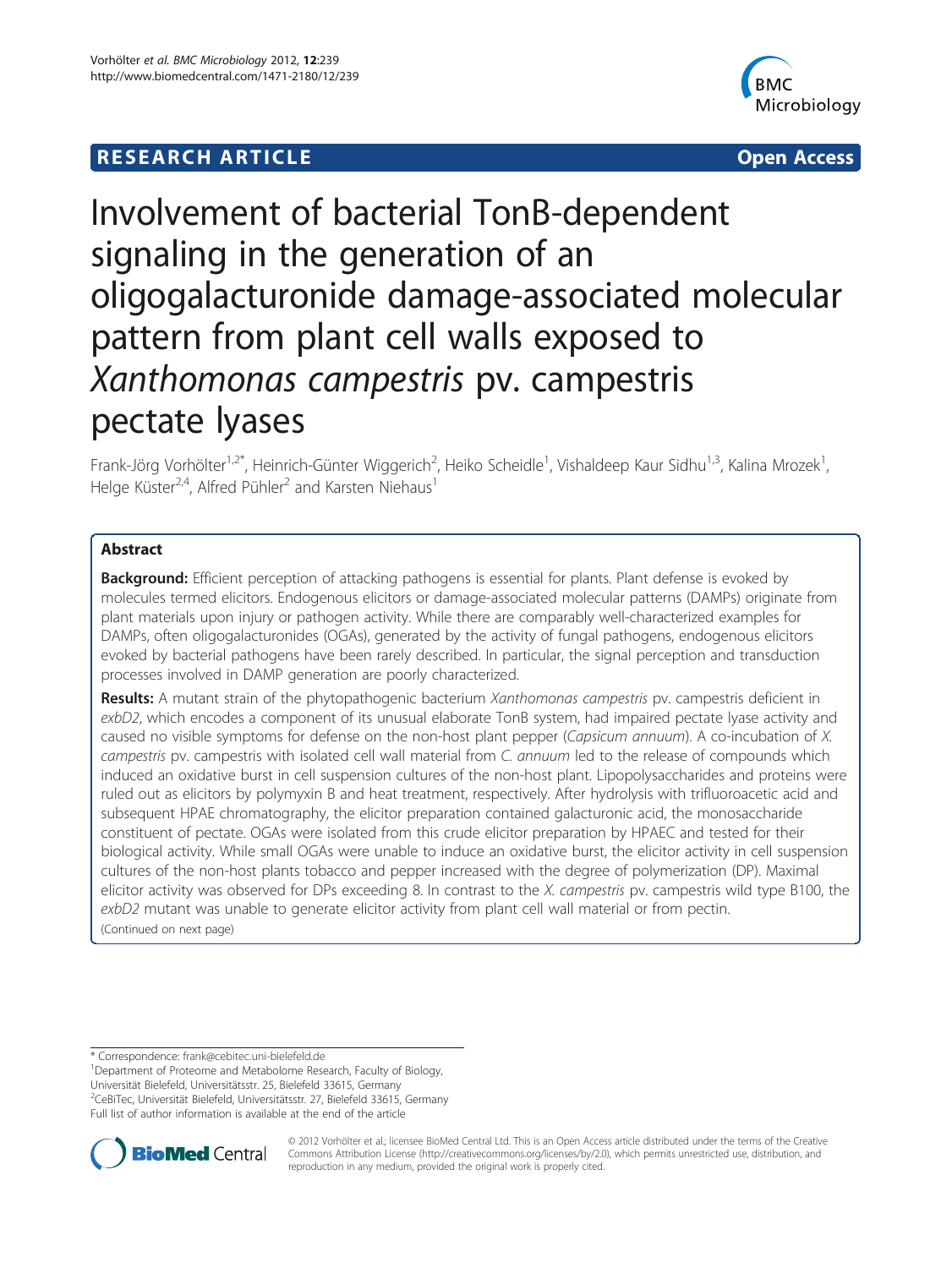#### (Continued from previous page)

**Conclusions:** To our knowledge, this is the second report on a DAMP generated by bacterial features. The generation of the OGA elicitor is embedded in a complex exchange of signals within the framework of the plant-microbe interaction of C. annuum and X. campestris pv. campestris. The bacterial TonB-system is essential for the substrate-induced generation of extracellular pectate lyase activity. This is the first demonstration that a TonB-system is involved in bacterial trans-envelope signaling in the context of a pathogenic interaction with a plant.

Keywords: TonB system, Damage-associate molecular pattern, DAMP, Oligogalacturonide, Trans-envelope signaling, Molecular plant-microbe interaction, Pathogen, Xanthomonas campestris

## Background

Plant cells are permanently monitoring their immediate environment to identify attacking pathogens and subsequently initiate defense. Highly conserved molecular structures termed microbe-associated molecular patterns (MAMPs) or pathogen-associated molecular patterns (PAMPs) are obvious targets for this recognition process. The term PAMP-triggered immunity (PTI) is increasingly used for this innate immunity [[1\]](#page-14-0). Recognition by the plant employs transmembrane pattern recognition receptors (PRRs). Unfortunately, so far there are only a few detailed model systems that describe MAMP, PRR, and perception-induced signaling [\[2](#page-14-0)]. An example for such a well-characterized PTI is the recognition of bacterial flagellin in Arabidopsis thaliana [[3\]](#page-14-0). In older literature, molecules which evoke defense-related plant reactions and which hence are assumed to be involved in the recognition process of non-host plants were termed elicitors [[2\]](#page-14-0). Plant defense upon pathogen recognition typically includes the induction of a so-called hypersensitive response (HR), which leads to the resistance of the non-host plants and which includes a rapid local generation of superoxide, the so-called oxidative burst, and a programmed cell death [\[4](#page-14-0)]. Examples for MAMPs are the harpin proteins from *Erwinia* [\[5,6](#page-14-0)], Xanthomonas [[7,8\]](#page-15-0), or Pseudomonas [[9\]](#page-15-0), syringolides from Pseudomonas syringae [\[10\]](#page-15-0) or lipopolysaccharides (LPSs), characteristic glycoconjugate cell envelope constituents of Gram-negative bacteria [\[11](#page-15-0)].

In addition to monitoring for pathogen-derived MAMPs, plants recognize endogenous molecules that are released upon injury or infection as alarm signals. Such molecules are termed damage-associated molecular patterns (DAMPs) [[12](#page-15-0)]. Often DAMPs are generated by lytic enzymes of attacking pathogens when they breach structural barriers of plant tissues, in particular plant cell walls. DAMPs include oligosaccharide fragments, peptides resulting from protein degradation [\[13](#page-15-0)], and reactive oxygen species (ROS) [\[14](#page-15-0)]. Plants can amplify the response to DAMPs by inducing specific enzymes that generate additional similar DAMP molecules [[15\]](#page-15-0). Examples for DAMPs known for a long time are oligogalacturonides (OGAs) that are released by fungal pectate lyases [[16](#page-15-0)-[18\]](#page-15-0) from plant cell walls. Among the plant pathogenic bacteria, so far only Erwinia carotovora has been reported to induce the generation of a DAMP [\[19\]](#page-15-0), which also turned out to be an OGA [\[20](#page-15-0)]. Upon the discovery of the egg box conformation of OGA dimers [\[21\]](#page-15-0), the A. thaliana wall-associated kinase 1 (WAK1) was identified as a candidate for a PRR that specifically recognizes OGAs. While the receptor-like kinase WAK2 was shown to be involved in pectin-dependent signaling [[22](#page-15-0)], a recent domain-swap experiment confirmed the identification of WAK1 as OGA receptor [[23\]](#page-15-0), thereby turning the plant side of OGA perception into a comparably complete model of DAMP recognition.

*Xanthomonas* species are members of the  $\gamma$  subdivision of the Gram-negative Proteobacteria, which have adopted a plant-associated and usually plant pathogenic lifestyle [[24,25](#page-15-0)]. Xanthomonas campestris pv. campestris is a pathogen of Brassicacea including A. thaliana. Upon infection of cabbage plants it causes the black rot disease. In non-host plants like pepper (Capsicum annuum) and tobacco (Nicotiana tabacum), however, it induces an HR. For X. campestris pv. campestris, LPSs [\[26-29\]](#page-15-0), as well as muropeptides [[30](#page-15-0)], fragments of the bacterial cell wall material peptidoglycan, have been characterized as MAMPs. Non-host resistance of plants towards X. campestris pv. campestris seems to be a very complex situation, where multiple elicitors are active in parallel [[26,31](#page-15-0)]. The genetic analyses performed during the last years identified several gene loci that are linked to the pathogenicity of X. campestris pv. campestris in host plants and to the induction of a resistance response in non-host plants. Protein secretion systems, in particular the type III secretion system, have an important role in the pathogenic interactions with plants [\[32-35\]](#page-15-0). Further virulence factors are exported by type II secretion systems [\[32,36\]](#page-15-0). They are involved in the secretion of extracellular enzymes including plant cell wall degrading enzymes like pectate lyases (EC 4.2.2.2), also known as polygalacturonate lyases [\[37](#page-15-0)-[40](#page-15-0)], or polygalacturonases (EC 3.2.1.15) [[40,41](#page-15-0)]. Pectate lyases catalyze the cleavage of α1,4 glycosidic bonds between galacturonic acid residues of homogalacturonans. Likewise, polygalacturonases catalyze the cleavage of the glycosidic bonds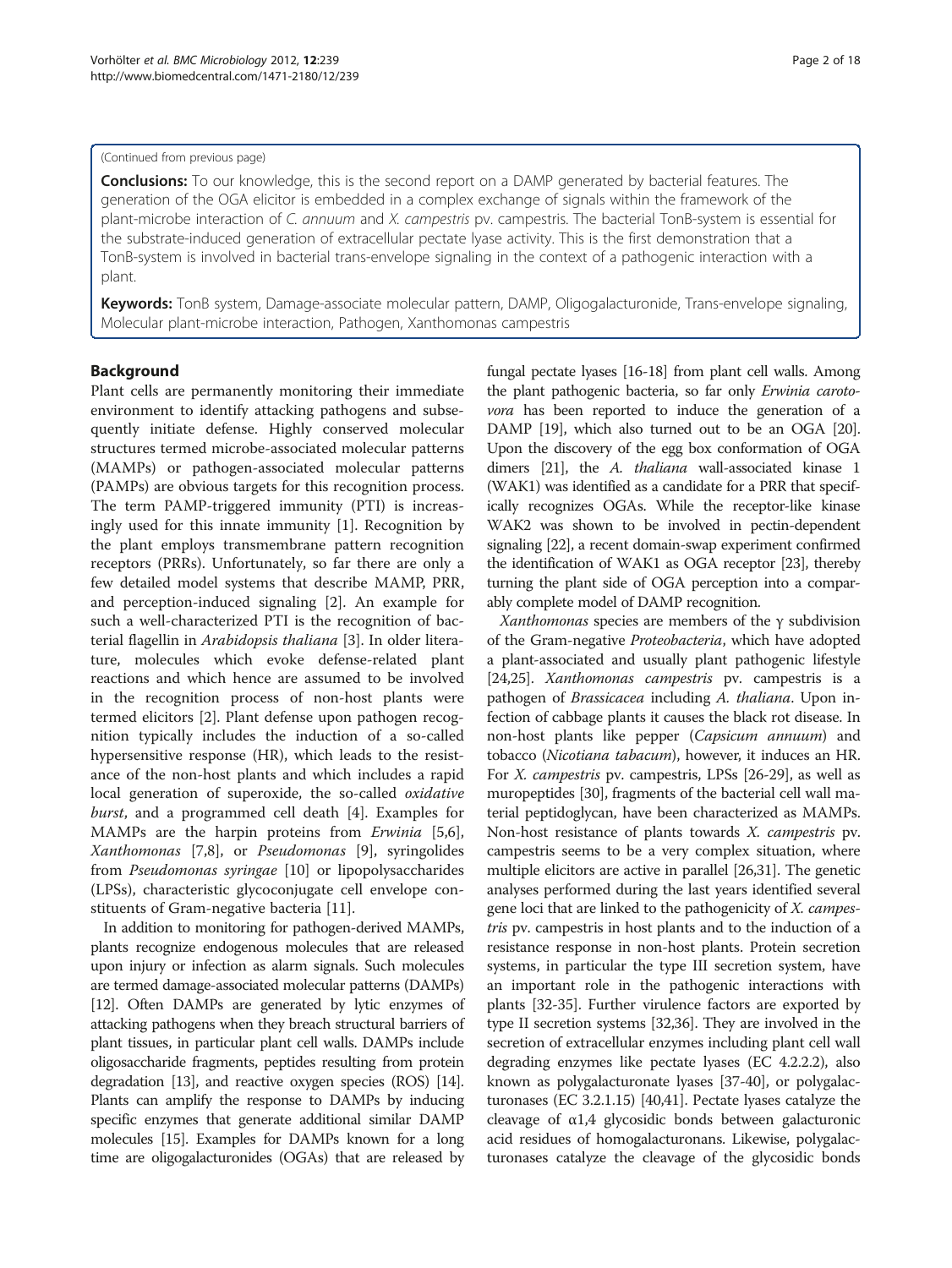between adjacent galacturonic acid residues, but the hydrolysis of the glycosidic linkage results in the addition of a water molecule from the environment. Genome data which are now available for several strains have further added to our understanding of pathogenicity loci in X. campestris [[42](#page-15-0)-[47](#page-16-0)]. More information can be derived from closely related pathogens like Xylella fastidiosa, where a polygalacturonase has been characterized that is similar to the  $pgIA2$  gene product of X. *campestris* pv. campestris B100 [[48](#page-16-0)]. Rapid progress is currently achieved in identifying and analyzing regulation in X. campestris [[49](#page-16-0)-[52](#page-16-0)]. Concerning signal transduction, there has been substantial advancement of science related to two complex systems of cell-cell communication that employ a diffusible signal factor (DSF) [[53](#page-16-0)] and a diffusible factor (DF) [\[54\]](#page-16-0), respectively. In addition, more and more X. campestris twocomponent systems signal-transduction systems are characterized experimentally [[55-58\]](#page-16-0).

In previous analyses, the X. campestris pv. campestris tonB gene cluster showed some very interesting characteristics. TonB systems of Gram-negative bacteria are multicomponent transport systems that perform the specific active uptake of various compounds across the outer membrane [[59](#page-16-0)]. These systems consist of the core components TonB, ExbB, and ExbD, which are located at or within the inner membrane, and variable so-called TonBdependent receptors, which are located in the outer membrane, and which are specific for the imported substrate [[60](#page-16-0)]. TonB is assumed to transfer energy, which is gathered by the inner membrane components ExbB and ExbD from the inner membrane's proton motive force, to the TonB-dependent receptors in the outer membrane. The TonB system is particular known for the uptake of iron [[61](#page-16-0)]. For X. campestris pv. campestris, an unusual high number of diverse TonB-dependent receptors has been identified in a profound analysis [\[62\]](#page-16-0). Functional data revealed, besides iron, carbohydrates as substrates imported by specific TonB-dependent receptors of X. campestris pv. campestris [\[62\]](#page-16-0). A gene of a TonBdependent receptor that was co-located wtih genes for two putative pectin/polygalacturonate degrading enzymes was induced by polygalacturonate [\[62](#page-16-0)]. TonB-dependent receptors are part of a regulon involved in utilization of N-acetylglucosamine, but their specific role remained unclear  $[63]$ . The contiguous *X. campestris* pv. campestris genes tonB, exbB, and exbD1, which code for the TonB system core components, are essential for iron uptake [[64](#page-16-0)]. They are also required to induce the black rot disease in Brassica oleracea, to induce an HR in the interaction with the non-host plant *C. annuum*, and they are involved in the infection of X. campestris pv. campestris by the lytic bacteriophage ΦL7 [\[65](#page-16-0)]. Differing from other Gramnegative bacteria, in *X. campestris* pv. campestris there is a similar second *exbD* gene, termed *exbD2*, which is located

in the same gene cluster in tandem directly downstream of exbD1 [\[64](#page-16-0)]. This gene is not essential for iron-uptake, not necessary to induce the black rot symptoms on host plants, and not essential for penetration by phage ΦL7, but it is required to induce an HR in non-host plants [[66](#page-16-0)]. A similar but not identical genetic organization with two exbD genes located *in tandem* has only been described for the fish-pathogenic Flavobacterium psychrophilum, where again the exbD2 gene, which was also not required for iron uptake, was involved in pathogenicity [[67](#page-16-0)]. Although the role of the X. campestris pv. campestris exbD2 gene is not well understood in detail, there are hints that the gene product is involved in the export of X. campestris pv. campestris exoenzymes.

In this study, we have analyzed the exbD2 gene in more detail. In the course of the analyses, we discovered that exbD2 is involved in the induction of bacterial pectate lyase activity, which then releases OGAs from plantderived pectate that are subsequently recognized as a DAMP by the plant.

## Results

The structure of the  $tonB$  gene cluster of  $X$ . *campestris* pv. campestris is unusual, and the role of the second exbD gene located in this cluster is still puzzling. Differing from the genes tonB, exbB, and exbD1, exbD2 is not required for iron uptake [[64\]](#page-16-0), but it is essential to induce an HR on C. annuum [\[66](#page-16-0)]. Hence, further analyses were performed to obtain a better understanding of this enigmatic pathogenicity-related gene.

## Genomic analysis of X. campestris pv. campestris TonB core genes

The availability of genome data [\[43,45,46\]](#page-15-0) allowed a broader perspective on the TonB system of X. campestris  $pv$ . campestris. This led already to the discovery of an unexpected wealth of TonB-dependent receptors [\[62\]](#page-16-0). A detailed genomic analysis revealed now the presence of further genes coding for components of TonB systems (Figure [1A\)](#page-3-0). In total, five copies of tonB, two copies of exbB and four copies of exbD were identified within the genome. Downstream of the previously characterized tonB-exbB-exbD1-exbD2 genes, which are located close to the chromosomal origin of replication, a third *exbD* gene was identified (Figure [1B](#page-3-0)). While the presence of different TonB-dependent receptors has been attributed to their distinct binding specificities, where different molecules are bound at the outer cell surface to be either transported inside or to signal their presence to the cell interior, so far it has been assumed that only one set of tonB-exbB-exbD genes is required to build a TonB protein complex that interacts with all the different TonB-dependent receptors. Results of previous mutational analyses [[64\]](#page-16-0) suggest that the newly identified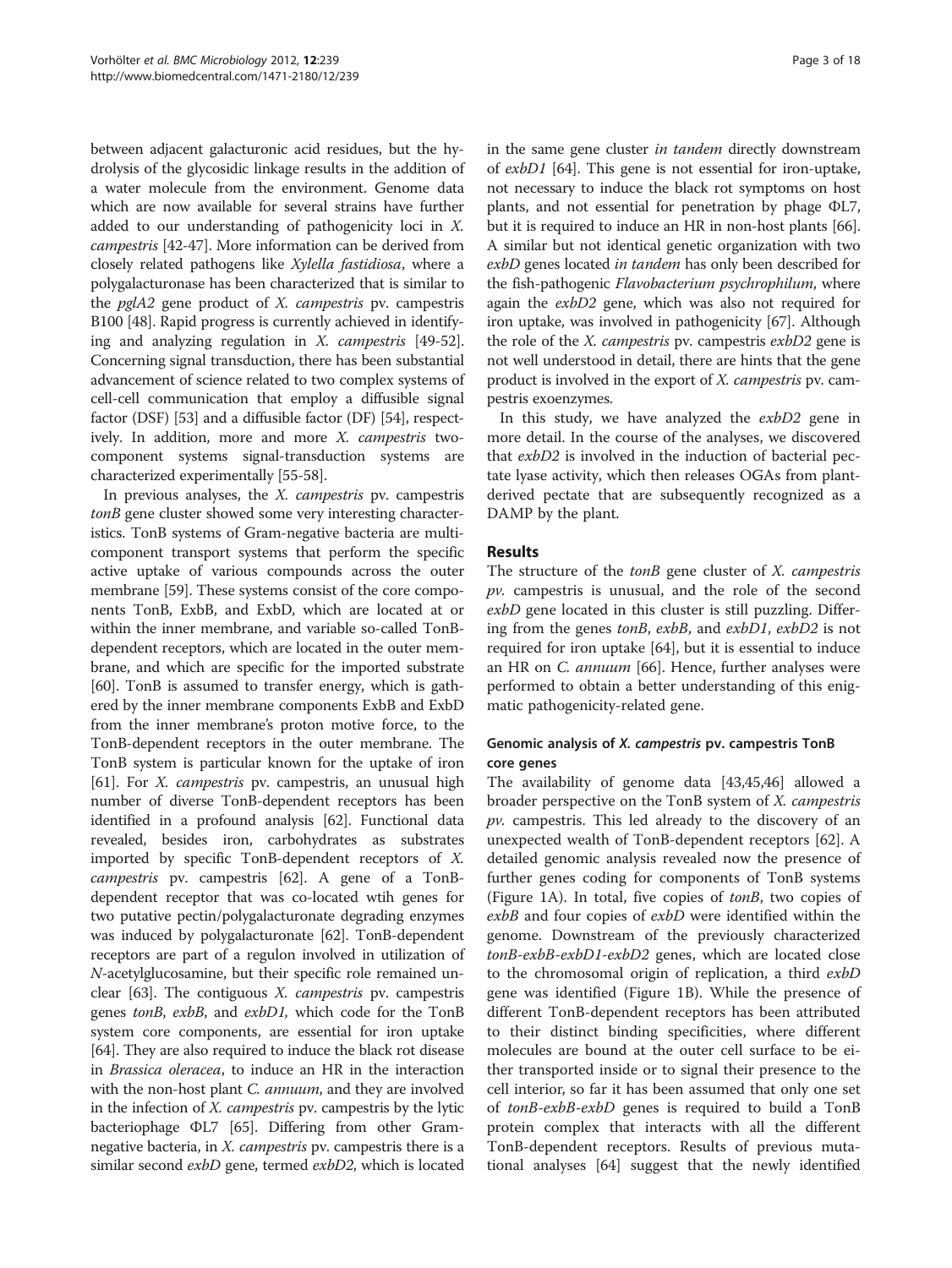<span id="page-3-0"></span>

isoforms of these genes were identified. Their genomic locations on the circular chromosome are indicated. So far, this multiplicity was only known for tonB genes in Pseudomonas [[68](#page-16-0)] and for the exbD genes in Flavobacterium psychrophilum, where two paralogous genes were found in tandem in a cluster combined with tonB and exbB [\[64](#page-16-0)] close to the chromosomal origin of replication (B). Size and direction of transcription is illustrated by arrows for this gene cluster. Genes that were predicted with convincing evidence are symbolized by shaded arrows, while an open arrow indicates a putative protein-coding sequence (CDS) that was predicted with less confidence. Now a third copy of exbD was found downstream of exbD2, separated from exbD2 only by a hypothetical gene for which nor functionality neither expression could be indicated. Further copies of tonB and the genes exbB-exbD were found at different chromosomal positions. To facilitate discriminating the individual genes, unique numbers were added to their names.

genes of TonB system core components are not involved in iron uptake. To shed more light on the multiplicity of these genes, we concentrated on analyzing the function of exbD2, which had already been shown to be involved in plant interaction, despite being not important for iron uptake [[66](#page-16-0)]. A genomic comparison showed that this gene was present and well conserved in all complete Xanthomonas genomes (Additional file [1\)](#page-14-0).

#### The exbD2 gene is involved in pectate lyase activity

X. campestris pv. campestris is well-known for its pathogenicity-related extracellular enzymes, among them a pectate lyase [\[37,38](#page-15-0)]. Mutant strains affected by insertions of  $\Omega$ Km(*cat*) cassettes in *tonB1*, *exbB1*, *exbD1*, and exbD2 [\[64](#page-16-0)] were not reduced in the activities of their

extracellular amylases, proteases, and carboxymethyl cellulases, respectively, when compared to the wild-type (data not shown). However, an agar plate test for pectate lyase activity showed no activity for mutants deficient in tonB1, exbB1, exbD1, and exbD2, while there were substantial halos caused by pectate degradation around colonies of the wild-type and a positive control (Figure 2). The lost extracellular pectate lyase activity could be recovered for all mutant strains including the exbD2 mutant B100-11.03 by introducing plasmids carrying specific copies of the complete genes [[64,66\]](#page-16-0). The halos encircling the complemented mutants were only slightly less pronounced in size than halos around the wild-type strain B100 (Additional file [2\)](#page-14-0). Due to the parallel presence of genes for pectate lyases and polygalacturonases in X. campestris pv. campestris B100, it is in several cases impossible to distinguish between these enzyme classes by means of phenotypic effects such as digestion of polygalacturonic acid in agar plate tests. In such cases, the term "pectate lyase" is used in a loose manner in this manuscript and meant to include polygalacturonases.

These first results were checked in a more elaborate approach. The strains B100-5.05 (tonB1), B100-7.03 (exbB1), B100-9.01 (exbD1), B100-11.03 (exbD2), and the wild-type were grown in liquid medium under inducing conditions. The pectate lyase activity was determined in a photometric assay [\[38\]](#page-15-0). In contrast to the wild-type, all mutant samples showed no pectate lyase activity, see Additional file [3](#page-14-0): Table S1. As no structural genes coding for pectate lyase enzymes were affected by the X. campestris pv. campestris mutations analyzed, it



Figure 2 Test for pectate lyase activity in TonB-related mutants of X. campestris pv. campestris. X. campestris pv. campestris wildtype strain B100 and mutants derived from it with disrupted genes coding for core components of the TonB system were grown for two days on M9 minimal medium supplemented with pectate and FeSO4. The positions of the inocula are indicated by dashed circles. Staining with Ruthenium Red unveiled halos encircling the inocula of the wild-type and a control strain that indicate activity of extracellular pectate lyases [\[64\]](#page-16-0), while no halos were visible when the genes tonB1, exbB1, exbD1, and exbD2 were disrupted. The mutant strain B100-6.01 [[64\]](#page-16-0), carrying an ΩKm(cat) insertion in the non-coding region between tonB and exbB, was tested as a positive control.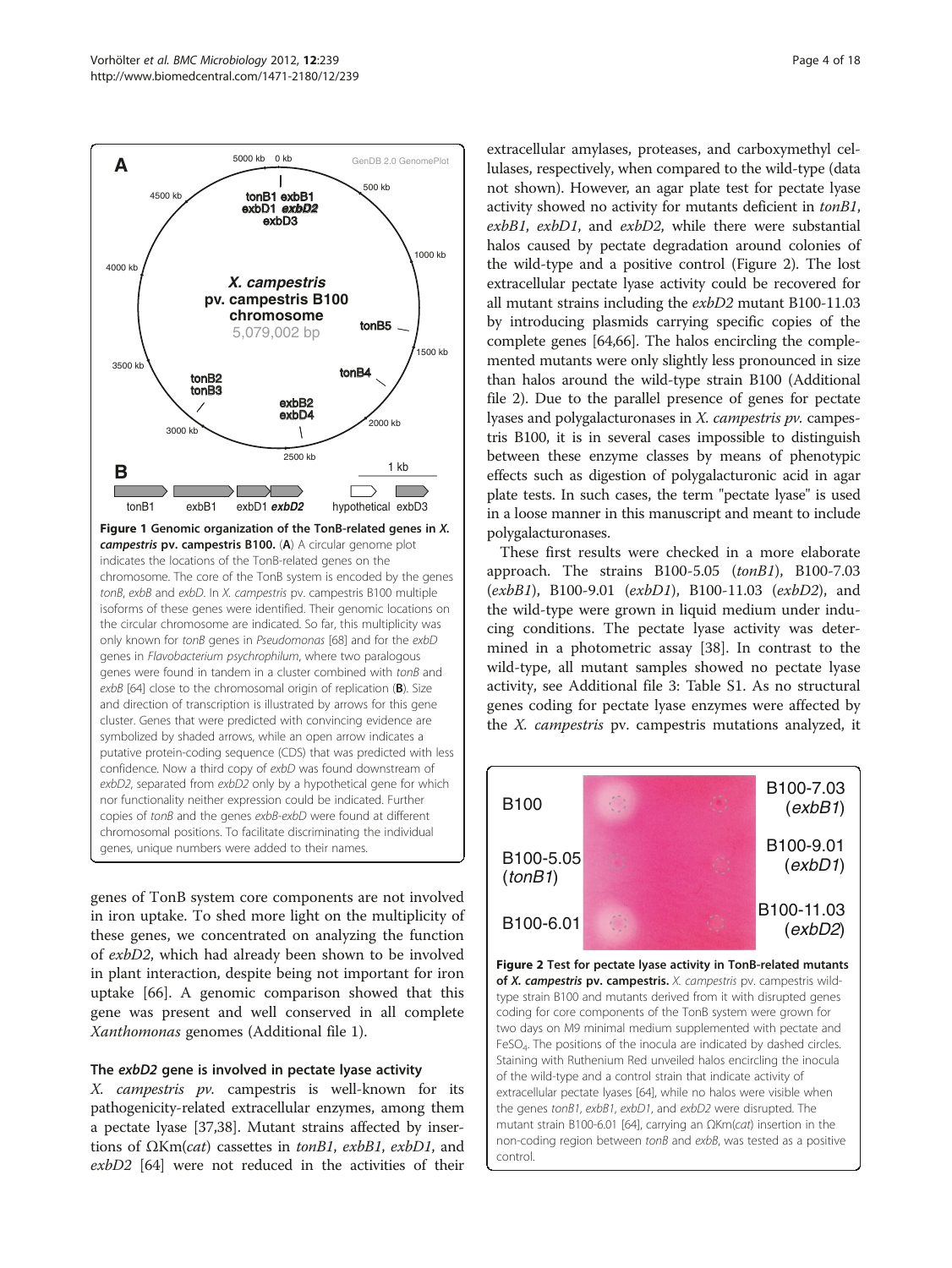seemed likely that the mutations in the genes tonB1, exbB1, exbD1, and exbD2 affected the induction of pectate lyase genes.

#### Pectate lyase activity is required for HR on C. annuum

Since the breakdown of pectate in plant cell walls is supposed to be an important factor in the pathogenic interaction of X. campestris pv. campestris with its host plants, the missing pectate lyase activity could be a reason for the absence of HR in the X. campestris pv. campestris mutants defective in tonB1, exbB1, exbD1, or exbD2. This hypothesis was checked in a complementation experiment. The pglI gene coding for pectate lyase isoform I had been functionally characterized based on X. campestris pv. campestris wild-type strain 8004 [[38,39\]](#page-15-0). This gene, which is orthologous to the  $X$ . campestris pv. campestris B100 gene termed pel1, was cloned from cosmid pIJ3051 [[39](#page-15-0)] to finally obtain the plasmid pHGW267, where pglI was constitutively expressed under the control of the  $aacCI$   $P_{out}$  promoter (see methods section for details). This plasmid, which could not replicate in X. campestris pv. campestris, was integrated into the chromosomes of the X. campestris pv. campestris wild-type strain B100 and of the exbD2 mutant, which was not affected in iron uptake [[64\]](#page-16-0). The pectate lyase of the resulting complemented strains was also active in the absence of pectate, although the activity was decreased by about 50% when compared to the pectate-induced wild-type (Additional file [3:](#page-14-0) Table S2). So these strains did not require induction for pectate lyase activity. Both X. campestris pv. campestris strains carrying the constitutively expressed pglI gene, the wildtype as well as the exbD2 mutant, were then infiltrated into C. annuum leafs. Here, the complemented exbD2 mutant induced an HR with symptoms similar to the wild-type, although with a delay of one day (Figure 3). Hence, the intensity of the HR correlated well with pectate lyase activity. The results show that  $X$ . *campestris* pv. campestris pectate lyase activity is required to invoke an HR on pepper.

#### Elicitor-activity upon co-incubation of X. campestris pv. campestris with C. annuum cell wall material

The successful complementation of an exbD2 mutant with a pectate lyase gene indicated an important role of this gene in the recognition of X. campestris pv. campestris pathogens by non-host plants. However, the molecular characteristics of the elicitor that caused the HR were still unknown. The pectate lyase itself could act as a MAMP. Alternatively, products of the pectate lyase reaction like depolymerized pectate fragments derived from the plant cell wall could be recognized by the non-host plants. So, also a DAMP could not be ruled out as a possible cause of the HR.



This hypothesis was tested experimentally by coincubating the bacteria with isolated cell wall material. Plant cell walls were prepared from C. annuum leafs detached from 6 week old plants grown in the greenhouse. The plant material was homogenized and extracted with aqueous and organic solvent systems, resulting in a crude cell wall preparation. This cell wall material was incubated for 12 h with X. campestris pv. campestris B100-Bac2 cells. The incubation was carried out in phosphate buffer to avoid interference by any additional nutrient source for the bacteria. After removing cell wall fragments and bacteria by centrifugation, the supernatant was boiled to inactivate all enzyme activity (5 min, 100°C), centrifuged again and dialyzed with a molecular-weight cut-off of 1000 Da. These samples were tested for elicitor activity in tobacco suspension cell cultures by measuring  $H_2O_2$  generation, the so-called oxidative burst. While the supernatant of incubated cell walls induced no activity, the cell walls co-incubated with X. campestris pv. campestris gave rise to an oxidative burst that indicated the presence of a soluble elicitor (Figure [4A\)](#page-5-0). All experiments performed to characterize the elicitor were initially carried out with plant suspension cell cultures from the non-host N. tabacum, since they are easier to handle and more responsive to elicitors than pepper cell cultures. Parallel controls containing just X. campestris pv. campestris bacteria or just cell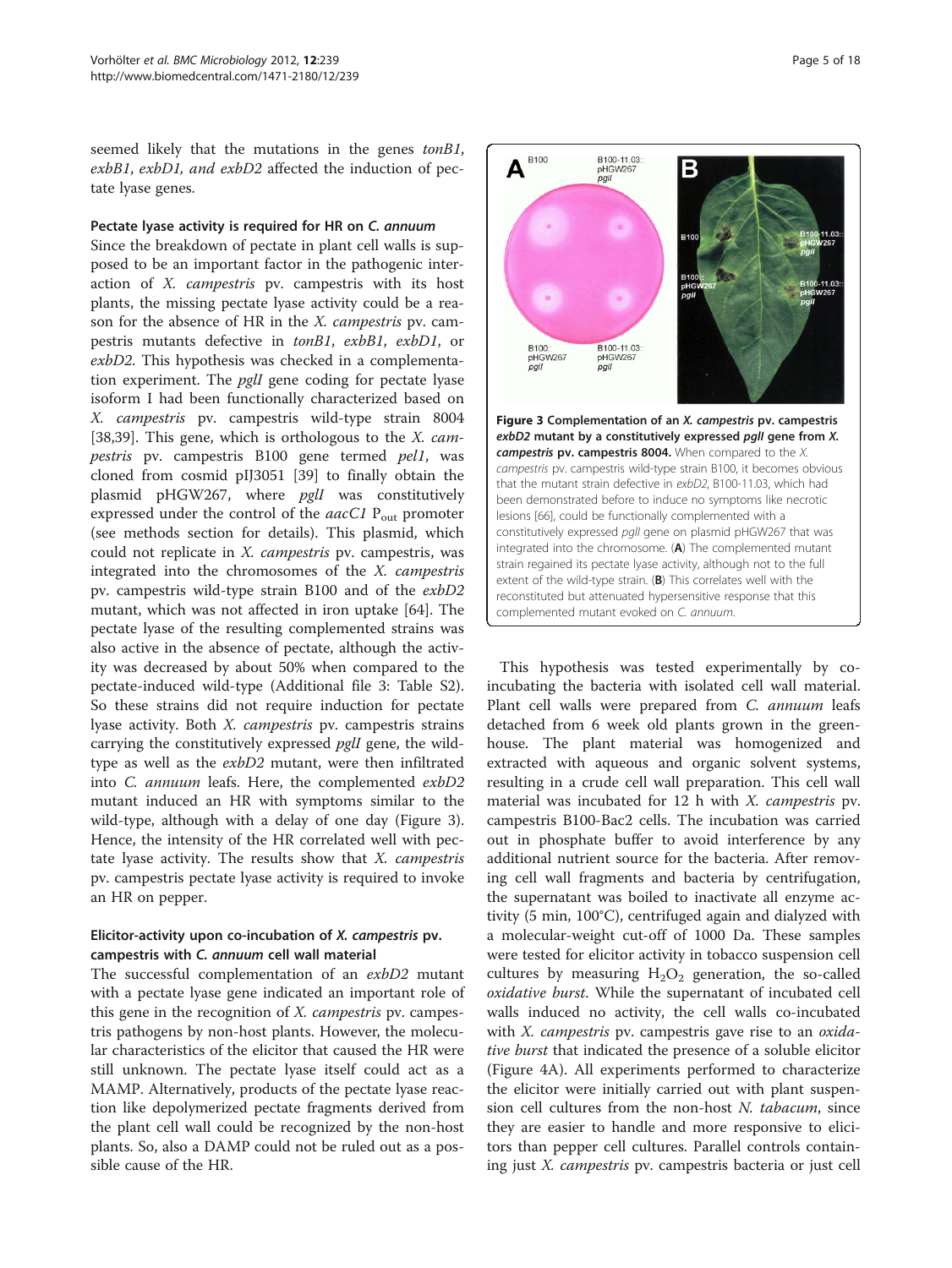<span id="page-5-0"></span>

material (●), and for a negative control of 200 μl water (♦). There was a clear oxidative burst upon the addition of a supernatant of X. campestris pv. campestris co-incubated with cell wall material, but an almost similar explicit reaction when a supernatant of X. campestris pv. campestris was added that had not been coincubated with cell wall material.  $(B)$  Supernatants of X. campestris pv. campestris cultures were treated with polymyxin B agarose to remove LPS. Then the effect of the purified supernatants on N. tabacum cell suspension cultures was analyzed. The formation of  $H<sub>2</sub>O<sub>2</sub>$  was monitored upon the addition of supernatants of X. campestris pv. campestris cultures  $(\triangle)$ , supernatants of X. campestris pv. campestris cultures co-incubated with C. annuum cell wall material  $(\bullet)$ , supernatants of *X. campestris* pv. campestris cultures purified from LPS (■), supernatants of X. campestris pv. campestris cultures co-incubated with C. annuum cell wall material and purified from LPS (✶), and after adding 200 μl water as a negative control (♦). Removing the LPS reduced the response to X. campestris pv. campestris supernatant to the level of the water control. In contrast to this, the removal of LPS reduced the amplitude of the cell culture response to X. campestris pv. campestris co-incubated with cell wall material, but this supernatant still evoked a clear oxidative burst reaction.

wall material, respectively, were prepared. Unexpectedly, the X. campestris pv. campestris control caused an oxidative burst reaction with an amplitude that indicated nearly half of the activity observed in the measurement with the *X. campestris* pv. campestris-cell wall coincubation. A possible explanation could be derived from previous experiments. It was shown that X. campestris pv. campestris lipopolysaccharides (LPSs) are MAMPs that induce pronounced elicitor activity [\[26](#page-15-0)[,69](#page-16-0)]. Since LPS is also released to the supernatant and would not be removed or inactivated by the heat treatment, these molecules could be responsible for the oxidative burst caused by the X. campestris pv. campestris supernatant. To purify the supernatants from LPS, polymyxin B agarose was employed, which binds LPS with high affinity. By this method, essentially all elicitor activity could be removed from the *X. campestris* pv. campestris supernatant (Figure 4B). In contrast, for the X. campestris pv. campestris cell wall co-incubation, the polymyxin B agarose treatment reduced the elicitor activity only by about 50%. Obviously, a heat-stable elicitor, differing from bacterial LPS, had remained within this sample.

In the X. campestris pv. campestris mutant strain B100- 11.03, the exbD2 gene had been inactivated [\[64\]](#page-16-0). While this has no effect on iron uptake [[64](#page-16-0)], the main function usually associated with the TonB import system, this mutant is affected in pathogenicity on non-host plants [[66](#page-16-0)] and was now shown to lack pectate lyase activity unless complemented with a constitutively expressed pectate lyase gene. Hence, it was tempting to analyze the effect of the mutant B100-11.03 on C. annuum suspension cell cultures. While the well-known elicitor invertase and supernatant of the wild-type X. campestris pv. campestris B100 caused typical oxidative burst reactions, there was no response to the mutant B100-11.03 (Figure [5](#page-6-0)). Thus again, an involvement of the affected *exbD2* gene in the production of the elicitor was obvious.

## Evidence that the newly formed elicitor is an oligogalacturonide DAMP

The isolation of the cell wall derived elicitor excluded proteins as active compound as the heating step (5 min 100°C) with subsequent centrifugation should remove or inactivate proteins from the supernatant. Considering these preliminary facts and that X. campestris pv. campestris is not known to produce pectate, the most likely candidate for an elicitor was an oligosaccharide or polysaccharide originating from enzymatic digestion of the plant cell wall. To further characterize the elicitor, the supernatant was treated with periodic acid, which is able to oxidize carbohydrates. This treatment led to a completely inactive supernatant that could not provoke oxidative bursts (data not shown). This was in good accordance with an elicitor composed of carbohydrates like oligosaccharides or polysaccharides. To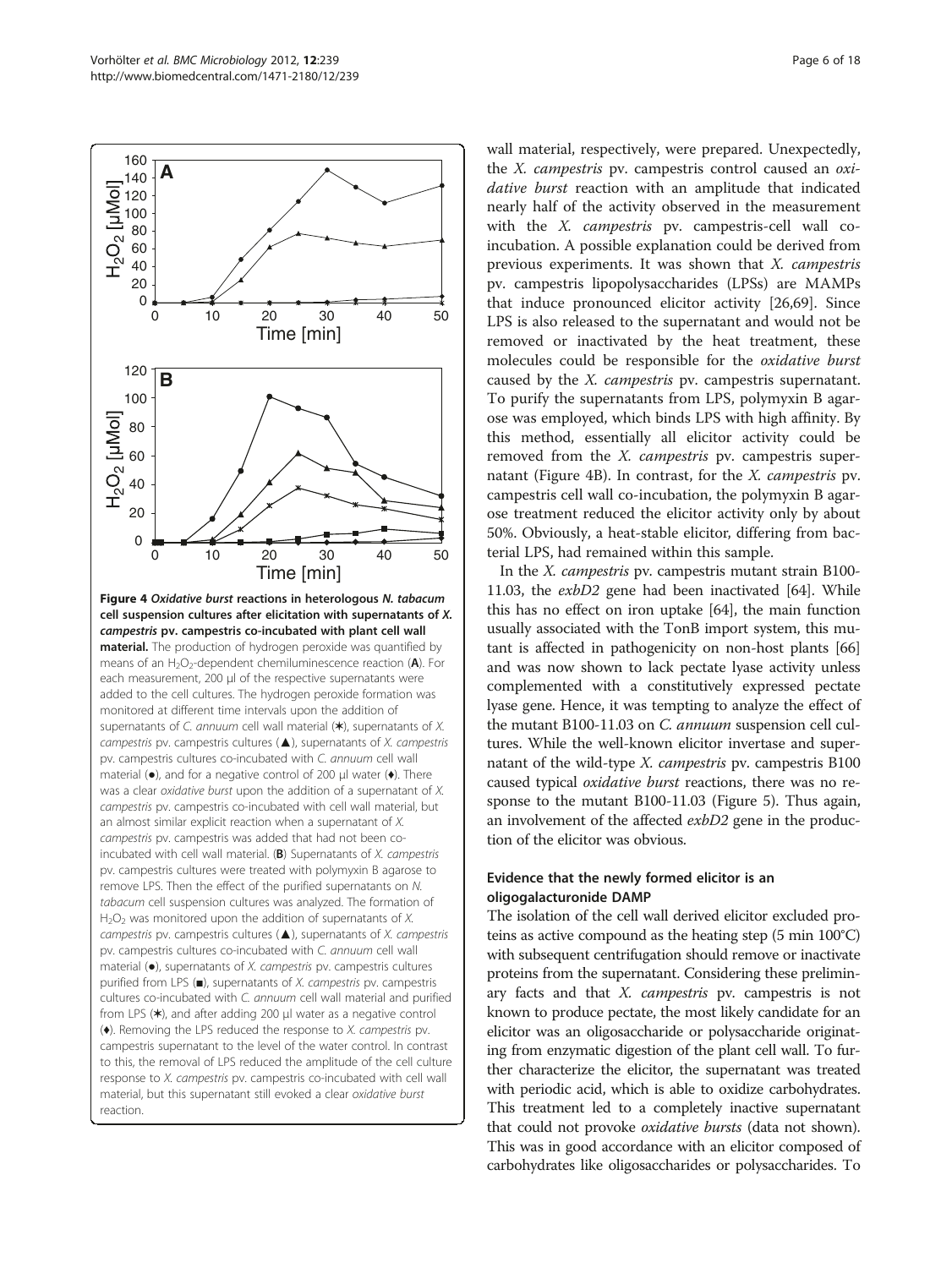<span id="page-6-0"></span>

further characterize the elicitor, the monosaccharide composition of the supernatant was determined by total hydrolysis with trifluoroacetic acid. The resulting monosaccharide sugars were identified by HPAEC (highperformance anion exchange chromatography; Figure 6). Glucose was particular abundant in the controls, X. campestris pv. campestris bacteria and plant cell wall supernatant, with minor amounts of galactose and rhamnose. In contrast, the co-incubation suspension of plant

cell wall material and bacteria showed a different distribution of neutral sugars. Here, rhamnose and galactose were abundant while glucose was present in smaller amounts. The co-incubation contained also a small amount of mannose. The sugars abundant in the coincubation suspension are constituents of plant cell walls. Rhamnose and galactose are for example components of hemi-celluloses.

Another major component of the plant cell wall is galacturonate, which is the building block of pectate and which in combination with rhamnose. To monitor also this compound, compositional analyses of the charged sugars were carried out using HPAE chromatography. These experiments gave evidence that the co-incubation of plant cell wall material and X. campestris pv. campestris contained more galacturonate than the controls (data not shown). As Xanthomonas has extracellular pectate lyases, it seemed reasonable that the elicitoractive compound could be a pectate fragment from the plant cell wall and hence a DAMP, as it was reported for E. carotovora [\[19\]](#page-15-0). The elicitor-active compound was analyzed via HPAE-chromatography to test this hypothesis (Figure [7](#page-7-0)). While no oligosaccharides were indicated for the individual supernatants of bacteria and cell walls, respectively, the co-incubation of both resulted in the formation of a distinct oligosaccharide pattern. The elution profile of these oligosaccharides from a gradient ranging from 0.01 M to 1 M sodium acetate indicated negatively charged oligosaccharides. Complementarily to the pulsed amperometric detection, UV-absorption was measured at 240 nm. The newly formed oligosaccharides exhibited UV-absorption. This criterion reasonably pointed to OGAs with an unsaturated C-C bond produced by lyase activity. As a standard, purified pectin was depolymerized by commercially obtained pectate lyase. The

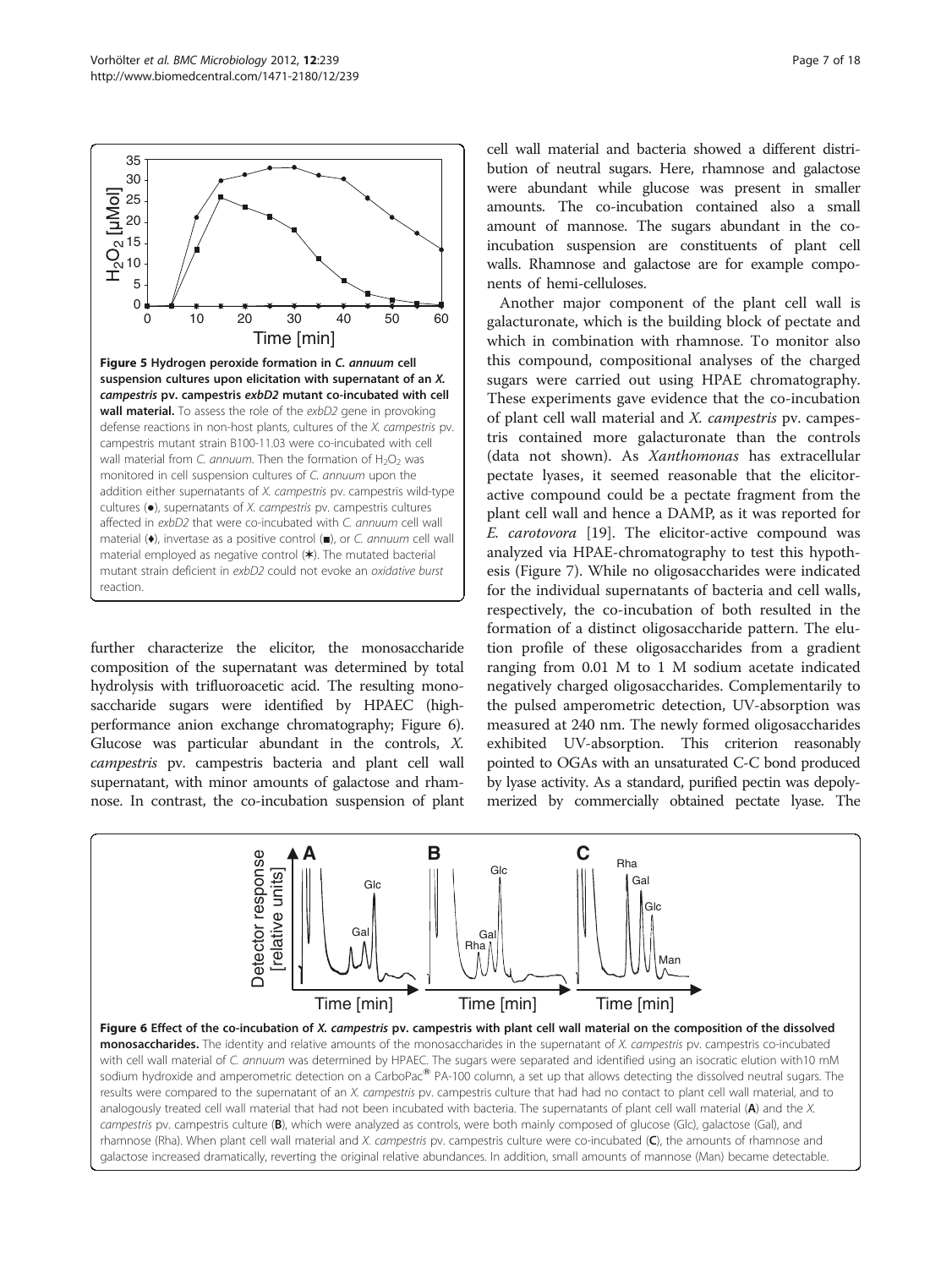<span id="page-7-0"></span>

Figure 7 HPAEC characterization of the elicitor-active compound. A sodium acetate gradient ranging at 0.1 M NaOH from 0.01 M to 1 M sodium acetate with a plateau of 10 min. at a concentration of 0.7 M facilitated the identification of oligosaccharides on a CarboPac® PA-100 column with pulsed amperometric and UV-detection. Supernatants of C. annuum cell wall material (A) and an X. campestris pv. campestris culture (B) displayed no oligosaccharide signals. However, when C. annuum cell wall material was co-incubated with an X. campestris pv. campestris culture (C), characteristic peaks were detected that eluted between 10 min and 20 min. and that indicated the formation of oligosaccharides. A pectate standard of OGAs generated by digesting commercially available pectin with pectate lyase was analyzed as a control (D). The characteristic oligosaccharide peaks of both runs (C and D) were eluted at similar retention times. When the pectate standard was mixed with coincubation supernatant, the HPAEC analysis indicated perfect overlapping of the congruent oligosaccharide peaks (E). Hence it was plausible to identify the oligosaccharides from the co-incubation of C. annuum cell wall material and X. campestris pv. campestris culture as OGAs.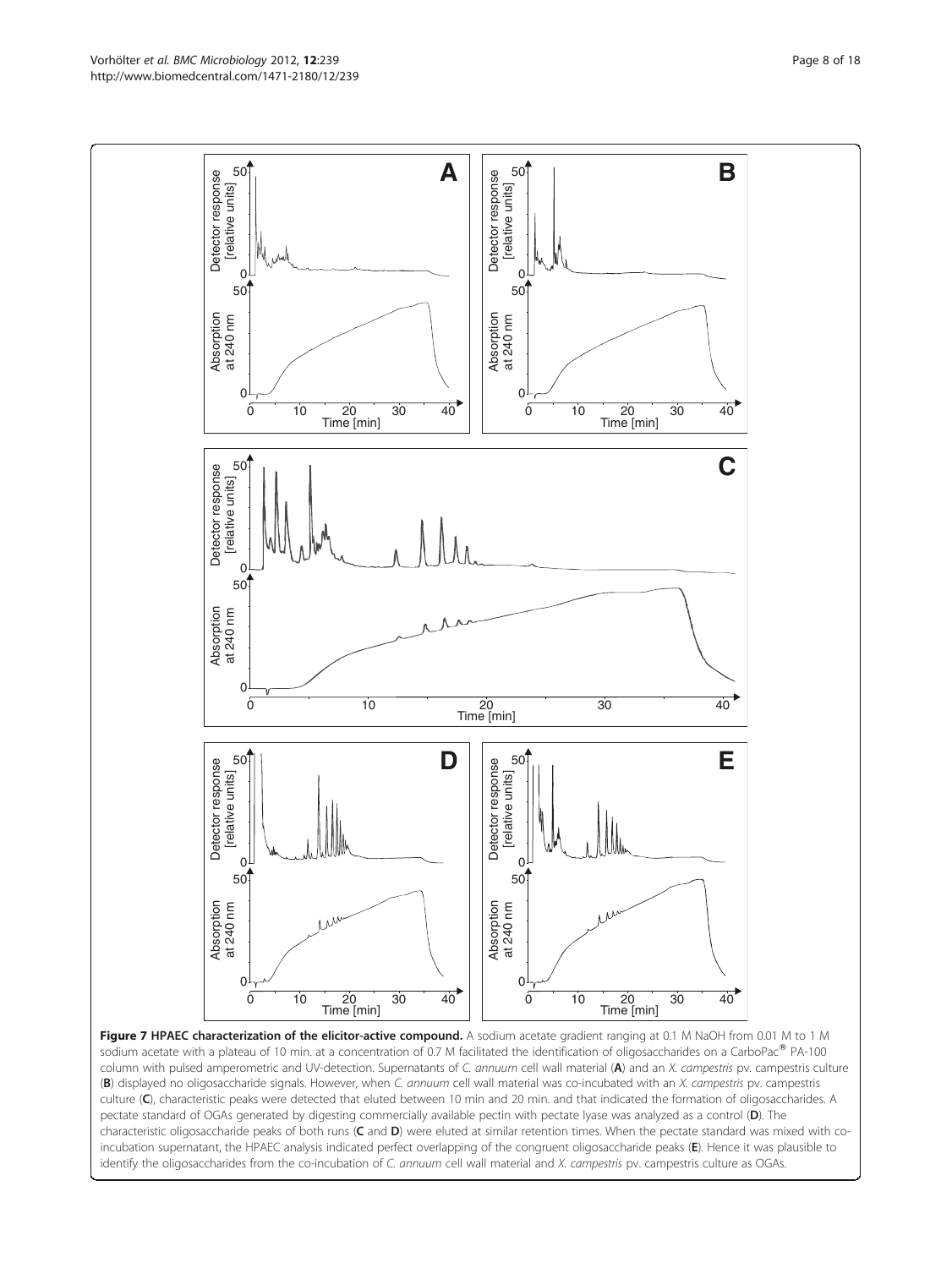co-incubation showed the same elution profile as the depolymerized pectate standard, but a different quantitative distribution of the degrees of polymerization. Co-injection of the elicitor-active compounds with a pectate standard showed no differences between the two elution patterns, leading to the well-founded assumption that bacterial exoenzymes, most likely a bacterial lyase, were responsible for the release of these OGAs from the plant cell wall.

The structure of the OGA DAMP was further characterized by mass spectrometry. Upon desalting and lyophylization, the supernatant of the co-incubation of cell wall material and X. campestris pv. campestris was analyzed by MALDI-TOF MS (Figure 8). Mass fingerprints obtained in negative-ion mode displayed a ladder-like pattern with identical mass differences corresponding to the molecular weight of galacturonic acid. The analysis of the co-incubation revealed a prevalence of OGAs with degrees of polymerization (DP) around 8 (Figure 8). Combined with the results of total hydrolysis and monosaccharide identification by HPLC, this MALDI-TOF MS data strongly indicates the presence of linear OGAs within the supernatant of the co-incubation. Furthermore, a covalent carbon double bond can be assumed for the reducing end of the oligosaccharide due to the UV-absorption of these oligomers.

## Elicitor activity of pectate fragments in N. tabacum and C. annuum cell suspension cultures

To assess their functional roles, OGAs with different DPs were isolated. The gradient that had been employed successfully in the qualitative analyses was applied again, now



with a semi-preparative column to obtain sufficient material for the subsequent characterizations (Figure 9). Pectate lyases are known to degrade pectate polymers mainly to oligosaccharides with DPs of 2, 3, and 4, while generating galacturonate monomers is uncommon these enzymes [[37](#page-15-0)]. Thus the DP of the smallest detected OGA was supposed to be 2, and the peaks were numbered accordingly. Fractions containing oligosaccharides of a DP under 9 were isolated individually, while the fractions with saccharides of higher DPs were pooled. The purity of the isolates was tested by re-chromatography.

The isolated OGAs were then tested for their ability to induce *oxidative burst* reactions in the heterologous non-host plant cell suspension cultures of N. tabacum (Figure [10\)](#page-9-0). After addition of the isolates to the cell suspension cultures, small OGAs (DP 1 to 4) had only weak elicitor activities. With increasing degree of polymerization (DP 4 to 8), the elicitor activity of the isolates rose clearly. The pooled OGAs with a DP exceeding 8 were able to induce an oxidative burst similar to that of a general elicitor like yeast extract. As this isolate was a mixture of different DPs, the concentration of the elicitor-active OGAs was well at a nanomolar level. Finally, the response of cell suspension cultures of the homologous non-host plant C. annuum to the OGA elicitor (DP > 8) was measured. The cultures showed a specific oxidative burst reaction (Figure [11\)](#page-9-0). The reaction exhibited a time course with a maximum at 25 to 30 min. and an amplitude of 25 to 50 µmol  $H_2O_2$ , both comparable to the reaction observed for the cell cultures of the heterologous non-host plant tobacco. All these results confirmed the identification of OGAs as a DAMP

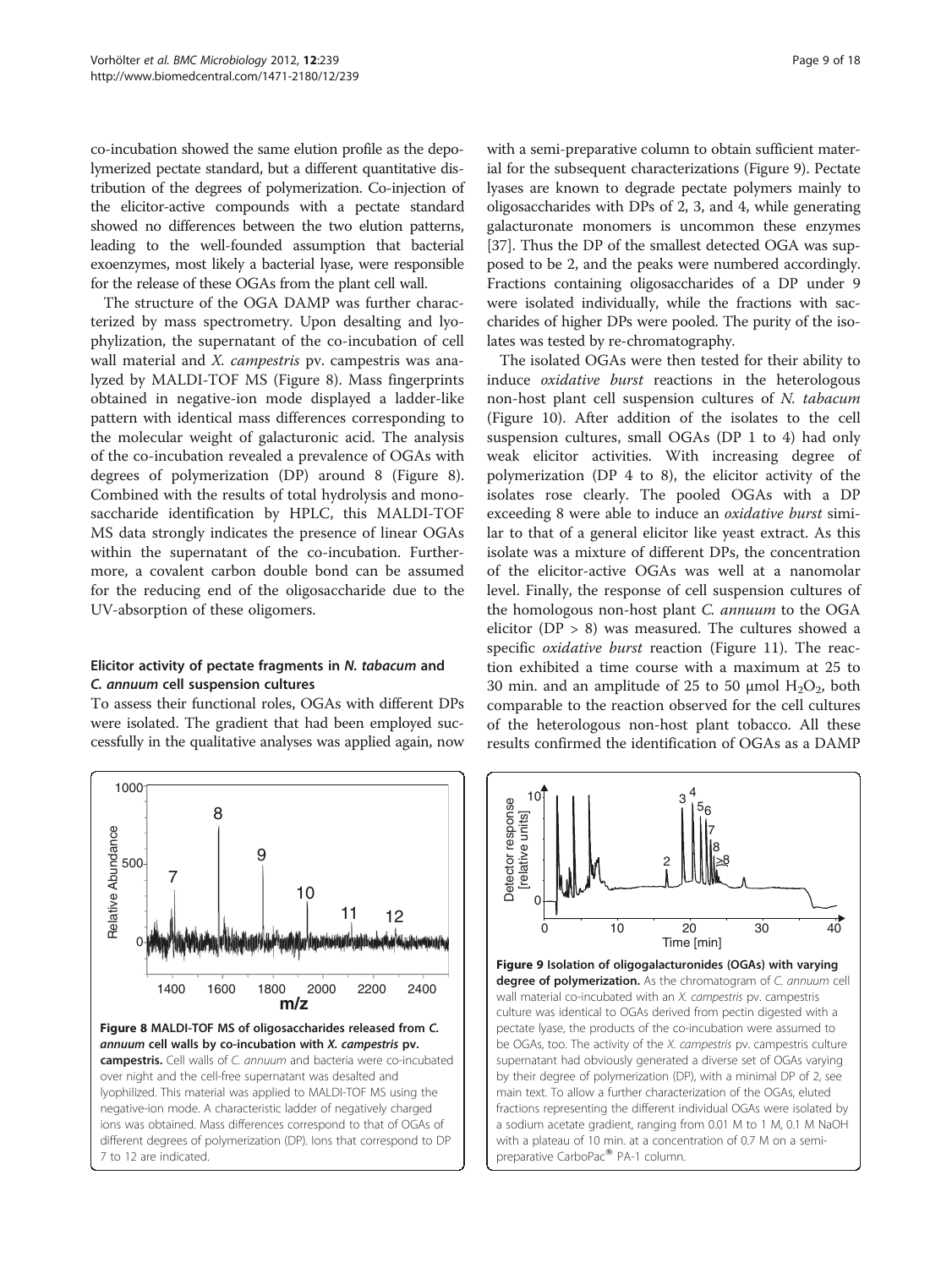<span id="page-9-0"></span>ณ  $\sim$ 

Time [min] Figure 10 Oxidative burst reactions in heterologous N. tabacum cell suspension cultures after elicitation with isolated OGAs. To functionally characterize OGAs differing in their DPs they were checked for their capacity to evoke oxidative burst reactions in cell-suspension cultures of the non-host plant N. tabacum. Samples of the OGAs were added to the cell suspension cultures to a final concentration of 5  $\mu$ g/ml. The amount of H<sub>2</sub>O<sub>2</sub> produced upon the addition of the OGAs was monitored as described before. The addition of water used as negative control (♦) had no effect, and OGAs with a DP of 2 ( $\blacksquare$ ), a DP of 3 ( $\bullet$ ), a DP of 4 ( $\blacktriangle$ ), and a DP of 6 (◊) had only minimal effects on the N. tabacum suspension cells. The response to OGAs with DPs of 5  $(\star)$ , 7 ( $\square$ ), and 8 ( $\triangle$ ) was slightly stronger but still small. But for OGAs whereof the DP exceeded 8 (o), a clear oxidative burst reaction was observed. This indicated the largest OGA fraction as elicitor of the non-host plant defense against X. campestris pv. campestris.

0 10 20 30 40 50



generated by the activity of X. campestris pv. campestris pectate lyases.

To further verify the role of the TonB system core genes and particular exbD2 in generating the OGA DAMP, we resumed analyzing the mutants deficient in these genes [\[64,66\]](#page-16-0). Cell-free supernatants of X. campestris pv. campestris cultivations that had been coincubated with C. annuum cell wall material had been shown to induce oxidative burst reactions in suspension cell cultures of non-host plants (Figure [4\)](#page-5-0), while the supernatant of an analogously cultivated mutant strain deficient in exbD2 evoked no oxidative burst in a nonhost suspension cell culture (Figure [5](#page-6-0)). Now we tested the effect of cell-free supernatants obtained from co-incubating X. campestris pv. campestris strains with pectin on non-host cell suspension cultures concerning their ability to induce oxidative burst reactions. Mutants deficient in all genes of the X. campestris pv. campestris TonB core system including exbD2 were tested in this approach, and turned out to be clearly affected in evoking oxidative burst reactions. The oxidative burst reactions in non-host suspension cell cultures were recovered when the disrupted genes were complemented specifically with complete copies of the respective genes (Additional file [4\)](#page-14-0). The hydrogen peroxide concentrations measured in response to aliquots of cell-free supernatants from cultivations of the complemented mutants in the presence of pectin was at least at wild-type level. This clearly underlines that the genes of the bacterial TonB core system including exbD2 are involved in linking the bacterial response to the presence of pectin with a specific defense reaction of non-host plants.

#### **Discussion**

Most bacterial pathogens produce a wide variety of cell wall degrading enzymes like endoglucanases, cellulases, pectinases, hemicellulases and lyases. In case of X. campestris pv. campestris, genes coding for almost 30 enzymes probably involved in cell-wall degradation were identified based on genome data [[43,45,46](#page-15-0)]. Among them were several genes involved in degrading polygalacturonic acid (Additional file [5:](#page-14-0) Table S2). In consequence, cell wall degradation by X. campestris pv. campestris is assumed to result in the release of a complex mixture of poly- and oligosaccharides to the surrounding medium. It is in the best advantage of plants to recognize such signals of microbial pathogenicity as DAMPs in order to initiate suitable defense reactions. Plants are able to perceive diverse signal molecules such as the yeast elicitor in tobacco [[70\]](#page-16-0), bacterial flagellin [[71,72\]](#page-16-0), harpin proteins [[5-](#page-14-0)[9](#page-15-0)], Hrp proteins from *X. cam*pestris [[31](#page-15-0)], fungal proteins in parsley [[73\]](#page-16-0) and fungal exoenzymes in tobacco [[74\]](#page-16-0). Rouet-Mayer et al. were also able to show that fungal lyase represents a different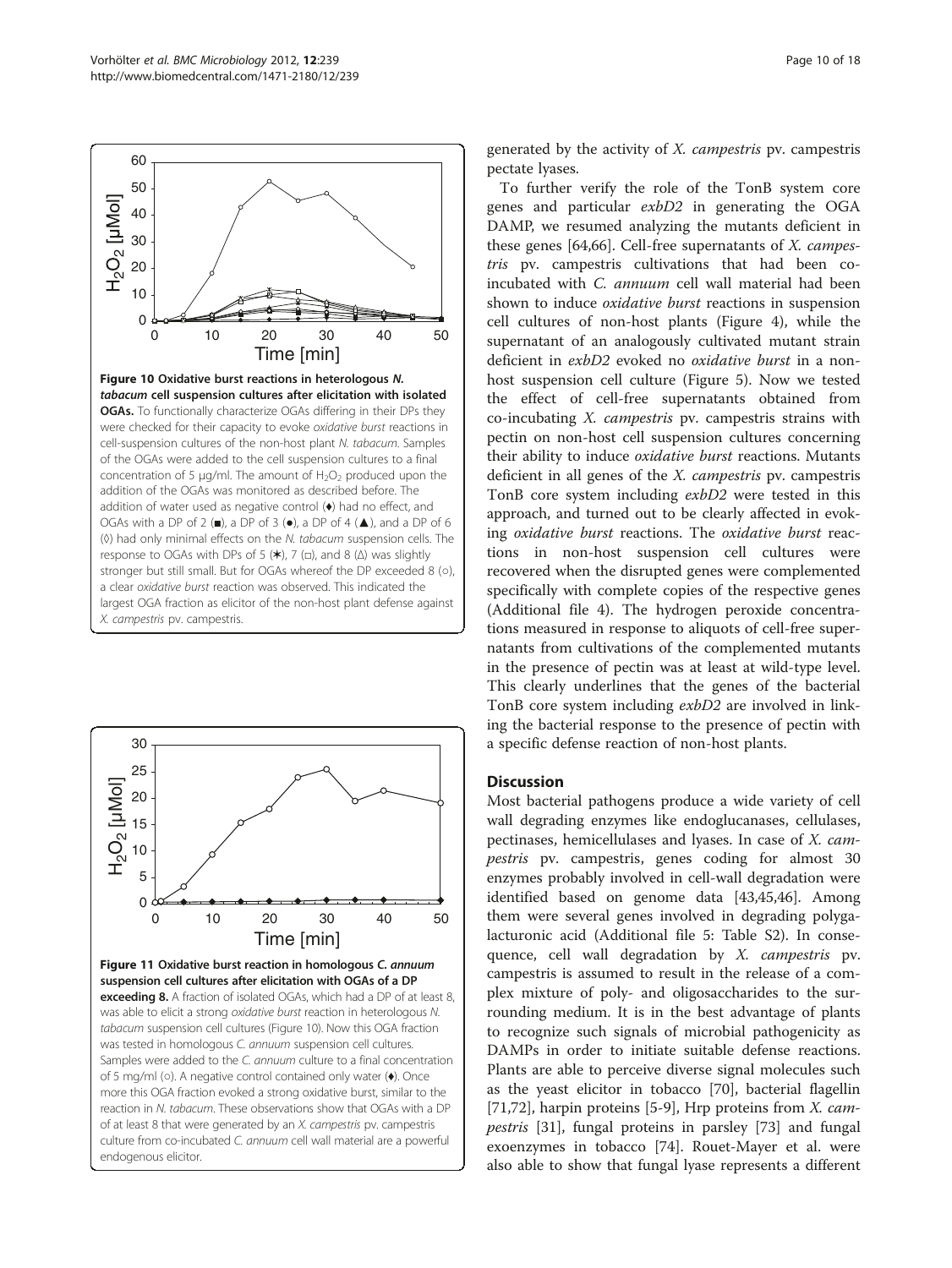chemical stimulus than the OGAs produced from the cell walls by this enzyme's activity and that both these elicitors despite their common origin activated at least partially differing signal transduction pathways. The fact that tobacco is not only able to perceive the products of enzymatic digestion, but also the enzyme itself, shows how crucial it is for the plant to recognize the pathogenic fungus.

Here we report on the release of elicitor-active compounds obtained from the co-incubation of C. annuum cell walls with *X. campestris* pv. campestris. The co-incubation was carried out using a crude cell wall extract from pepper leafs and the X. campestris pv. campestris strain Bac2. The use of crude cell wall extracts instead of complete plants or leafs has the advantage that all products resulting from the incubation can originate only from the plant cell wall material or the bacteria. Orientation experiments indicated that cell wall-derived oligosaccharides were responsible for the elicitor activity. To identify the elicitor-active compound, HPAE chromatography [\[75\]](#page-16-0) was employed. First hints on the origin of the elicitor-active molecules were obtained by analyzing the composition of neutral sugars and uronic acids. In comparison to the controls, an increased abundance of typical cell wall sugars was observed when X. campestris pv. campestris and cell-free pepper cell wall material were co-incubated. In the subsequent characterization of the oligosaccharide composition using HPAEC [[76](#page-16-0)], UV absorption was measured in addition to the PAD signal in order to detect doublebonds in the newly formed oligosaccharides. This resulted in identifying the elicitor-active compounds as pectin fragments with a varying degree of polymerization (DP) by comparing the elution profile to a standard derived from pectin digested by a pectate lyase from a commercially supplier. MALDI-TOF MS was used as a valuable tool to obtain further structural information on the isolated oligosaccharides. These fragments with different DPs were then isolated with preparative HPAEC and tested for their elicitor activities.

The highest elicitor activity was found for OGAs with a DP exceeding 8. This result corresponds well with data from Svalheim & Robertson [\[77\]](#page-16-0), who showed that OGAs released by fungal enzymes with DPs ranging from 9 to12 are able to elicit oxidative burst reactions in cucumber hypocotyl segments. It also fits well with other data summarized by Ryan [[78](#page-16-0)], showing that different oligosaccharides induce a vast variety of plant defense responses. For example, oligomeric fragments of chitosan with DPs ranging from 6 to 11 are able to induce defensive mechanisms in tissues of several plants. OGAs with a DP below 9 are unable to induce phytoalexin production in soybean cotyledons  $[20]$  $[20]$ , which corresponds well with the *X. campes*tris pv. campestris – pepper system, where most of the elicitor activity resides in OGAs of a DP exceeding 8.

Interestingly, OGAs can have different roles in other plant-pathogen interactions. In wheat plants, small oligomers of galacturonic acid (dimers and trimers) have a completely different function as they act as suppressors of the plant pathogen defense and thereby promote the growth of pathogenic fungi [\[76](#page-16-0)]. In A. thaliana, where WAK1 was recently identified as OGA receptor [\[21,23](#page-15-0)], only small cell wall-derived OGAs with DPs of 2 to 6 have been reported to induce genes involved in the plant response to cell wall-degrading enzymes from the pathogen E. carotovora [[79\]](#page-16-0).

Plants need to permanently monitor whether there are indications for pathogen attack, a task that is not trivial as it requires to efficiently filter pathogen-related signals from others, like those generated by commensal or symbiotic microorganism. For each plant it is of fundamental importance to decide correctly whether to initiate defense or not, as defense includes expensive measures like sacrificing plant tissue by intentional cell death at the assumed infection site, while mistakenly omitted defense can be lethal [\[80\]](#page-16-0). Analyzing the interaction of pathogens with non-host plants is an approach to identify the molecular nature of plant-pathogen interactions. Beside the highly specific recognition of avr gene products interactions with host plants [[81\]](#page-16-0), lipopolysaccharides [[26,27](#page-15-0)], muropeptides [\[30](#page-15-0)], hrp gene products [\[31](#page-15-0)], secreted proteins [\[82](#page-16-0)] and the pectate-derived DAMP described in this study contribute to the reaction of non-host cells in response to Xanthomonas. Obviously, all these MAMPs and DAMPs are part of the very complex and specific damage- and microbe-associated molecular signal, where individual elicitors contribute in a complex manner [[83\]](#page-16-0) to obtain an optimal decision of the plant whether to initiate defense with all its costly consequences or not.

While the A. thaliana OGA receptor WAK1 was recently identified [[21](#page-15-0),[23](#page-15-0)], it is now fascinating to see that the generation of a DAMP similar to that perceived by WAK1 is related to bacterial trans-envelope signaling. Recently, trans-envelope signaling has been shown to be a second important function of TonB systems [[61](#page-16-0),[84](#page-16-0)] besides the uptake of nutrients. A model describing this signaling mechanism assumes that members of a specific subgroup of the TonB-dependent receptors, which share a common N-terminal extension and which were termed TonB-dependent transducers, perceive an environmental signal in the outer membrane [[84](#page-16-0)]. Such TonB-dependent transducers are energized via the TonB-ExbB-ExbD core complex, while their N-terminal extension permits contacting periplasmic structures of anti-sigma factors that are localized in the inner membrane. The anti-sigma factors can then interact with ECF family sigma factors [[84,85](#page-16-0)], which can modulate bacterial gene expression at the transcriptional level. Probably the best understood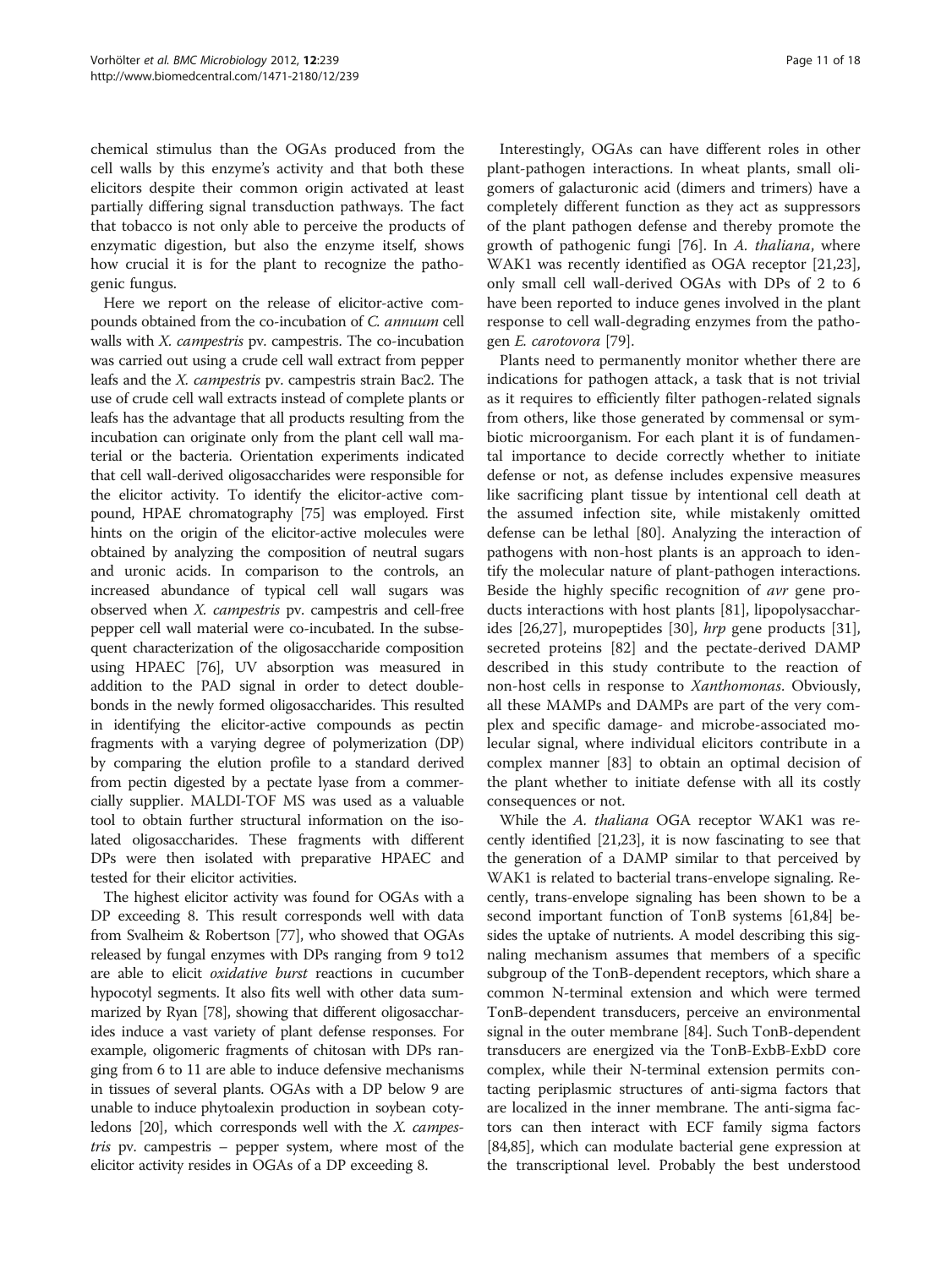paradigm for TonB-dependent trans-envelope signaling is the Fec signaling pathway of  $E$ . coli [\[61\]](#page-16-0). The  $exbD2$  gene product of X. campestris pv. campestris B100 seems involved in trans-envelope signaling via the TonB system, while the *exbD1* gene is also required to import substances like ferric iron [\[64\]](#page-16-0). However the situation could be more complex, as *exbD2* might also be involved in uptake of cell wall degradation products, and as exbD1 might be involved in further so far unidentified signaling processes. Currently there is no evidence that the products of both genes are involved in both functions, transportation and signaling. But likewise, so far there is no reason to assume strict task sharing, where the *exbD1* gene product is exclusively required for transport, while ExbD2 is specialized on signaling.

Further research could shed more light on the processes involved in bacterial reaction to the presence of pectin. Obviously, extracellular pectin-degrading enzymes are induced. But it is completely unclear which mechanisms are involved, and what kind of role the TonB core system plays. It could be just involved in importing polygalacturonic acid or derivatives of it. Imported galacturonic acid compounds could be perceived by an intracellular factor like a transcriptional regulator. Alternatively, the TonB system could be directly involved in signaling via an anti-sigma factor as described by Koebnik [\[84](#page-16-0)]. Further more, there is no reason to exclude regulatory processes at post-transcriptional levels. Likewise, the specific roles of the enzymes involved in pectin degradation are unclear. The genome of  $X$ . *campestris* pv. campestris B100 includes six genes of enzymes that cleave the glycosidic bonds between adjacent glucuronic acid residues (Additional file [5](#page-14-0): Table S2). The product of the polygalacturonase gene  $pgIA2$  is similar to a recently characterized X. fastidiosa enzyme [[48\]](#page-16-0), and the truncated pectate lyase encoded by pel4 is partially similar to an enzyme from Pseudomonas cellulosa [[86](#page-16-0)], but seemed to lack the carbohydrate-binding module (CBM) [[87\]](#page-16-0) of the P. cellulosa enzyme. A polygalacturonate-induced gene for an X. campestris pv. campestris TonB-dependent receptor like two neighboring genes encoding degrading enzymes [\[62](#page-16-0)] are promising candidates for being involved in the response to the presence of polygalacturonate. However, like for other Xanthomonas enzymes that degrade plant cell-wall constituents, the kinetic properties of the pectin-degrading enzymes are not known, nor is there evidence for the regulation and expression of their genes or for regulatory processes that directly address the enzymes.

## Conclusions

As far as we know, we report here for the first time on a DAMP that is produced by Xanthomonas exoenzymes from non-host plant cell walls. With the characterization

of a DAMP produced by  $X$ . *campestris* pv. campestris, which was identified as an OGA, we were able to identify a further component of the complex network of signals that determines whether a plant is a host for X. campestris pv. campestris or whether it is resistant to this pathogen. So far, DAMPs were mainly known to be generated by fungal pathogens [\[17-20](#page-15-0)], and so far there are rather few examples where the signaling mechanisms have been analyzed profoundly at a molecular level. Due to the reduced complexity of prokaryotes, spending more effort on analyzing bacteria-generated DAMPs may also be a promising complement to studying fungibased systems for pragmatic reasons, as experiments may be simpler in design, with the additional perspective of utilizing results provided by high-throughput approaches in the genomics and post-genomics disciplines for many bacteria.

This work gives plausible evidence that ExbD2 is involved in transducing information on the presence of plant cell wall-derived material in the bacterial environment to the interior of the bacterial cell, leading to bacterial pectate lyase activity in the extracellular medium, which in return provokes the defense of non-host plants that can be monitored by measuring the *oxidative burst* reaction (Figure [12](#page-12-0)). Thus, the exbD2 gene product seems involved in trans-envelope signaling via the TonB system.

Against the emerging background of TonB-related signal transduction [[84](#page-16-0)] it is not too surprising to see an isoform of ExbD being involved in signaling. Nevertheless, the experimental results that indicate the involvement of ExbD2 in transducing a plant cell-wall-derived signal raise the question whether the E. coli paradigm on tonB functionality needs to be adapted or extended for X. campestris pv. campestris, as in E. coli ExbD (like ExbB) is supposed to be involved in signaling exclusively by contributing to energizing the outer membrane TonB-dependent transducer via TonB. The specific involvement of ExbD2 in signaling may indicate a more direct role of this ExbD isoform in signal transduction.

## Methods

#### Cultivation of Xanthomonas campestris pv. campestris

The bacterial strains and plasmids used in this study are listed in Table [1.](#page-13-0) Unless otherwise stated, X. campestris pv. campestris was grown at 30°C on solid TY medium (5 g tryptone, 3 g yeast extract, 0.4 g  $CaCl<sub>2</sub>$ , The bacterial strains and plasmids used in this study are listed in Table [1,](#page-13-0) 12 g agar, per l), for strain B100-Bac2 supplemented with 150 mg bacitracin per l. For the *X. campes*tris pv. campestris strains B100-5.05, B100-7.03, and B100-9.01, the medium was supplemented with  $FeSO<sub>4</sub>$ to a final concentration of 100 mM as described previously [\[64](#page-16-0)]. Alternatively, bacteria were grown in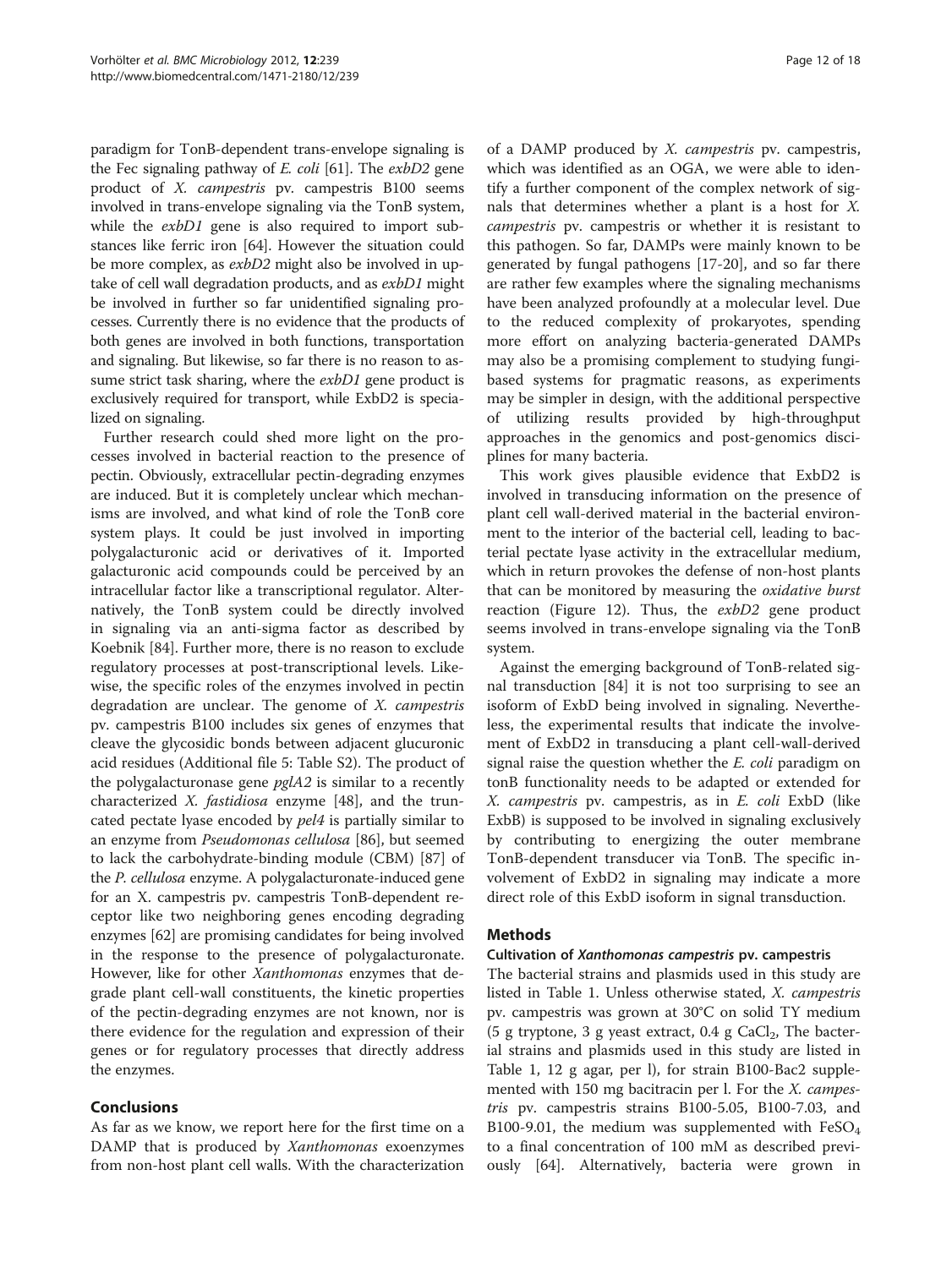(PGA). Pectate is perceived by X. campestris pv. campestris by means uptake, is essential for this process. This induces extracellular pectate lyase activity, resulting in the generation of OGAs. Extracellular OGAs WAK1 is supposed for C. annuum. WAK1 has been identified recently in A. thaliana as a receptor that specifically perceives OGAs [[23](#page-15-0)].

modified liquid M9 minimal medium supplemented with 0.05% casamino acids [[88\]](#page-16-0). Unless otherwise specified, minimal medium was supplemented with glucose or polygalacturonic acid at final concentrations of 2% or 0.25%, respectively. Streptomycin, kanamycin, gentamicin, and chloramphenicol were added to the media when appropriate in concentrations of 800 mg per l, 80 mg per l, 20 mg per l, and 100 mg per l, respectively.

#### Cultivation of C. annuum plants

C. annuum (cultivar California Wonder) plants derived from seedlings were grown in the greenhouse at 21°C with 12/12 day/night hours. Cell wall material was isolated from 6 weeks old plants.

#### Analysis of enzyme activity

Extracellular pectate lyase activity was monitored by an agar plate test and quantified in a photometric assay [[38\]](#page-15-0). For the pectate lyase assay, X. campestris pv. campestris cultures were grown for 24 h in M9 medium supplemented with pectate and  $FeSO<sub>4</sub>$ . The resulting values were calibrated to the activity of glucose-6-phosphate dehydrogenase. For the tests on agar plates [\[92](#page-17-0)], X. campestris pv. campestris strains were cultivated for 2 days on M9 medium supplemented with pectate and  $FeSO<sub>4</sub>$ as described elsewhere [[93](#page-17-0)].

### Genome analysis and recombinant DNA procedures

Genome data were analyzed and visualized by means of the GenDB annotation system [[94\]](#page-17-0). The EDGAR software [\[95](#page-17-0)] was employed to compare complete Xanthomonas genomes that were available from public databases [\[42,43,45,46,](#page-15-0)[96-99](#page-17-0)]. For the analysis of genes encoding polysaccharide-degrading enzymes, information provided by the CAZy database [\(http://www.cazy.](http://www.cazy.org/) [org/\)](http://www.cazy.org/) has been considered [\[100\]](#page-17-0).

All cloning was performed applying standard methods [[101\]](#page-17-0) and as described previously [\[64,66](#page-16-0)]. An 11.1 kb chromosomal BamHI fragment of X. campestris pv. campestris 8004 carrying the pglI gene in cosmid pIJ3051 [[39](#page-15-0)] was inserted into the plasmid vector pHGW31 to obtain plasmid pHGW260. A 3.8 kb BamHI-ClaI sub-fragment with the *pglI* gene was then transferred to the cloning vectors pBCKS+ and pBCSK+, resulting in the plasmids pHGW261 and pHGW262, respectively. In pHGW262, pglI was constitutively expressed in *E. coli* from the *lac* promoter of the pBCSK+ multiple cloning site. To express  $pglI$  also in  $X$ . campestris pv. campestris, pHGW267 was constructed by cloning the 3.8 kb BamHI-ClaI sub-fragment with the X. campestris pv. campestris 8004 pglI gene into the multiple cloning site of pUC6S  $(Ap<sup>r</sup>)$  [\[90](#page-17-0)], where it was under the control of the constitutive  $P_{out}$  promoter of the aacC1 gene from pMS246 [[91](#page-17-0)], which was cloned as a 1 kb BamHI fragment into the BamHI site upstream of pglI.

#### Isolation of plant cell wall material

Leafs of C. annuum were employed to obtain cell wall material. Leafs (30 g) were homogenized in 150 ml sodium acetate (50mM, pH 5) for 3 min and filtered with a fluted filter. After the filtration, the cell wall material was washed with 1 l sodium acetate (4°C), 1 l ethanol (4°C) and with 1 l acetone (−20°C). The washed material was then air dried at room temperature and stored under inert atmosphere at -20°C.

#### Co-incubation of X. campestris pv. campestris and C. annuum cell wall material

5 ml X. campestris pv. campestris over-night liquid culture was centrifuged. After removal of the supernatant, the sediment was re-suspended in 5 ml phosphate buffer (50 mM potassium phosphate, pH 7.9). 100 mg of the isolated cell wall material was then added to this solution and incubated over night at 28°C. The sample was then centrifuged and the pellet discarded. After heating (5 min; 100°C), centrifugation (10 min 10,000 $\times$ g) and dialysis (molecular weight cut off 1000), the sample was freeze-dried. Resuspended lyophilized material was then used for further experiments.

<span id="page-12-0"></span>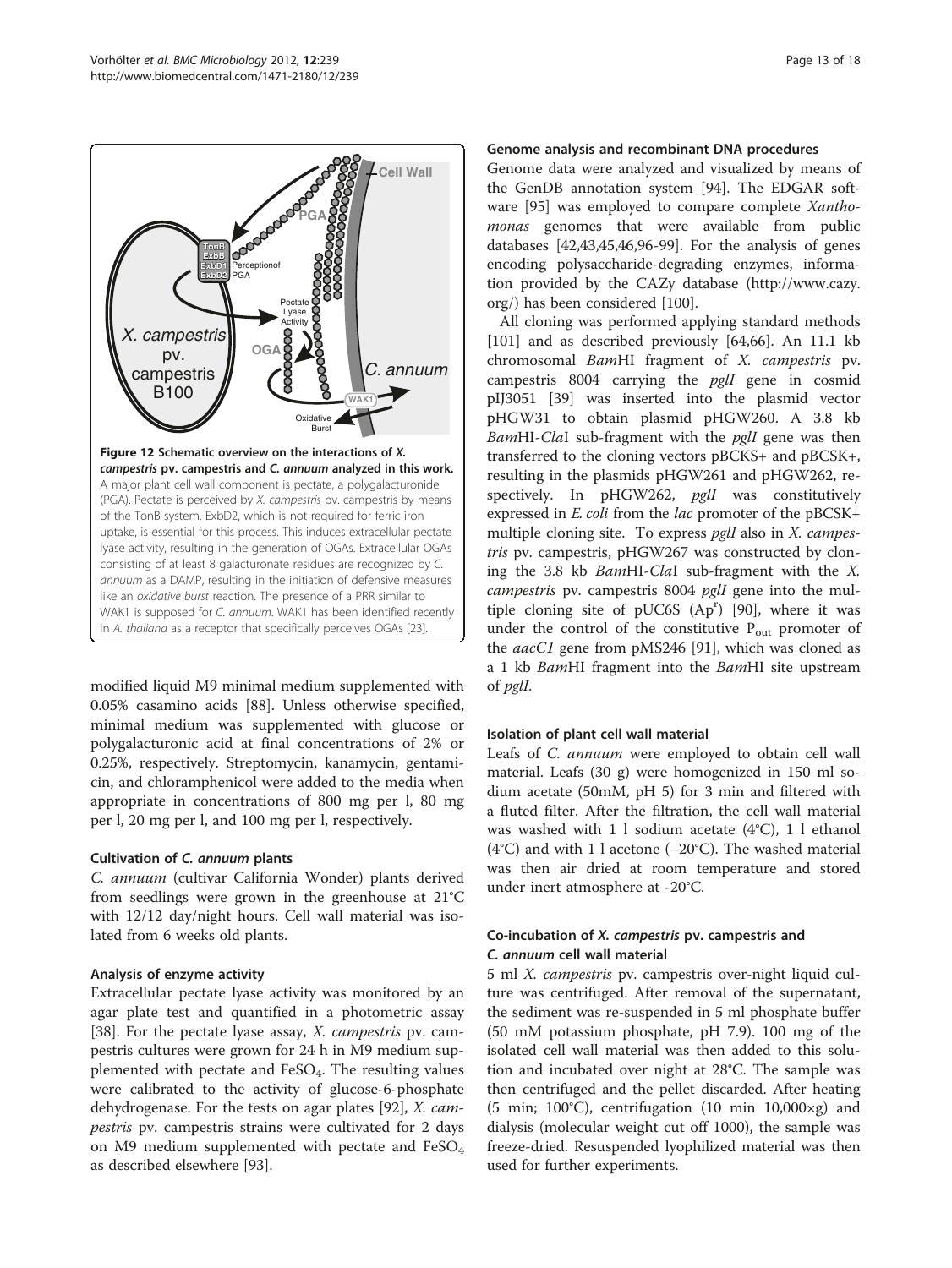| Strain or plasmid                    | Relevant genotype and/or description                                                                                                             | Source or reference                         |
|--------------------------------------|--------------------------------------------------------------------------------------------------------------------------------------------------|---------------------------------------------|
| X. campestris pv. campestris strains |                                                                                                                                                  |                                             |
| <b>B100</b>                          | Wild-type, Sm <sup>r</sup>                                                                                                                       | $[46]$                                      |
| B100-6.01                            | Control strain, carrying ΩKm(cat) in intergenic region<br>flanked by tonB1 and exbB1, Sm <sup>r</sup> , Km <sup>r</sup>                          | [64]                                        |
| B100-5.05                            | tonB1-deficient mutant, Sm <sup>r</sup> , Km <sup>r</sup>                                                                                        | [64]                                        |
| B100-7.03                            | exbB1-deficient mutant, Sm <sup>r</sup> , Km <sup>r</sup>                                                                                        | [64]                                        |
| B100-9.01                            | exbD1-deficient mutant, Sm <sup>r</sup> , Km <sup>r</sup>                                                                                        | [64]                                        |
| B100-11.03                           | exbD2-deficient mutant, Sm <sup>r</sup> , Km <sup>r</sup>                                                                                        | [64]                                        |
| B100-Bac2                            | Bacitracin-resistant spontaneous mutant of B100, unable<br>to produce polysaccharides, Sm <sup>r</sup>                                           | D. Steinmann, CeBiTec<br>culture collection |
| E. coli strain                       |                                                                                                                                                  |                                             |
| XL1Blue                              | recA1, thi, supE44, lac, [F'proAB lacf <sup>q</sup> , lacZ <b>Δ</b> M15, Tn10(Tc <sup>r</sup> )]                                                 | [89]                                        |
| <b>Plasmids</b>                      |                                                                                                                                                  |                                             |
| pUC6S                                | lacZa, Apr                                                                                                                                       | [90]                                        |
| pBCKS+                               | pUC19, lacZ, Cm <sup>r</sup>                                                                                                                     | Stratagene                                  |
| pBCSK+                               | pUC19, lacZ, Cm                                                                                                                                  | Stratagene                                  |
| pMS246                               | pSVB30, aacC1, Gm <sup>r</sup>                                                                                                                   | $[91]$                                      |
| pHGW31                               | pHIP, aacC1∆Bg/II, Gm <sup>r</sup>                                                                                                               | [64]                                        |
| pHGW241                              | pHGW31, tonB1, Gm <sup>r</sup>                                                                                                                   | [64]                                        |
| pHGW242                              | pHGW31, exbB1, Gm <sup>r</sup>                                                                                                                   | [64]                                        |
| pHGW243                              | pHGW31, exbD1, Gm <sup>r</sup>                                                                                                                   | [64]                                        |
| pHGW244                              | pHGW31, exbD2, Gm <sup>r</sup>                                                                                                                   | [66]                                        |
| plJ3051                              | pLAFRI-based cosmid carrying 27.9 kb chromosomal<br>BamHI fragment of X. campestris pv. campestris 8004 with pgll, Tc'                           | $[39]$                                      |
| pHGW260                              | pHGW31, 11.1 kb chromosomal BamHI fragment of<br>X. campestris pv. campestris 8004 with pall, Gm <sup>r</sup>                                    | This study                                  |
| pHGW261                              | pBCKS+, 3.8 kb BamHI-ClaI subfragment with pgll from pHGW260, Cm <sup>r</sup>                                                                    | This study                                  |
| pHGW262                              | pBCSK+, 3.8 kb BamHI-ClaI subfragment with pgll from pHGW260, Cm <sup>r</sup>                                                                    | This study                                  |
| pHGW267                              | pUC6S, 3.8 kb BamHI-ClaI subfragment with pgll from pHGW260<br>expressed from aacC1 P <sub>out</sub> promoter, Ap <sup>r</sup> , Gm <sup>r</sup> | This study                                  |

<span id="page-13-0"></span>Table 1 Bacterial strains and plasmids used in this study

Removing LPS from the samples via polymyxin B agarose X. campestris pv. campestris lipopolysaccharides (LPSs) were removed from the elicitor preparation using a batch technique by adding an excess amount of polymyxin B agarose [\[102](#page-17-0)] as described in [\[103](#page-17-0)]. Upon addition of polymyxin B agarose (Sigma-Aldrich), the samples were shaken and centrifuged. While the pellet probably containing LPS bound to polymyxin B agarose was discarded, the supernatant was used for further analyses.

### Identification, isolation and characterization of oligosaccharides

The analyses of oligosaccharides was performed by HPAEC using a DIONEX GP-40 gradient pump; a Merck-Hitachi D-2000 Chromato Integrator; a DIONEX pulsed amperometric detector and a DIONEX UV detector.

Monosaccharide composition of isolated oligosaccharides was analyzed upon acid hydrolysis in trifluoroacetic acid (2 M; 120°C for 2 h). Neutral sugars were separated and identified using an isocratic elution (10 mM sodium hydroxide; flow 1 ml/min) with amperometric detection on a CarboPac® PA-100 column. For charged sugars a linear sodium acetate gradient ranging from 0.02 M to 0.5 M under alkaline conditions (0.1 M NaOH) with a flow rate of 1 ml/min was used [[75](#page-16-0)].

Pectate fragments were separated using a sodium acetate gradient (ranging from 0.01 M to 1.0 M with a plateau of 10 min. at a concentration 0.7 M sodium acetate; 0.1 M NaOH; CarboPac® PA-100 column; flow 1 ml/min). For the identification of pectate fragments a pectate standard was generated by digestion of pectin (Pectin esterified, Sigma P-9561) by pectate lyase (Sigma P-7052). The isolation of pectate fragments was carried out under the conditions described above, but a semi-preparative column (CarboPac® PA-1; flow 2.5 ml/min) was used.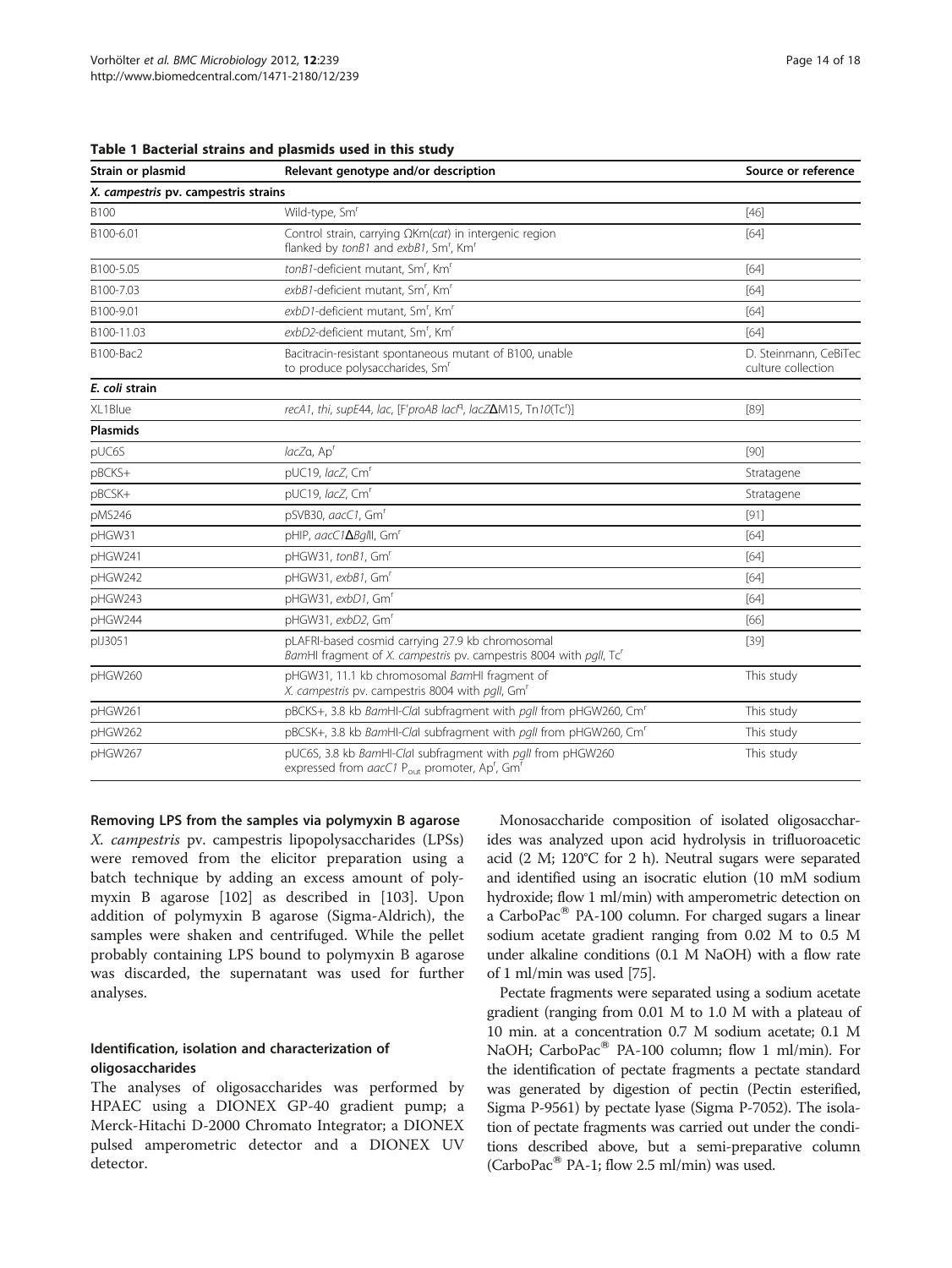#### <span id="page-14-0"></span>MALDI-TOF MS of isolated oligosaccharides

Crude extracts were analyzed on a Bruker ultraflex I MALDI-TOF mass spectrometer (Bruker-Daltonics, Bremen, Germany) in the negative–ion mode. Samples were analyzed in the linear and in the reflector TOF. Gentisic acid was used as matrix. For sample preparation, 1 μl saturated gentisic acid solution was mixed with 1  $\mu$ l of 50 mg ml<sup>-1</sup> crude extract lyophilisate dissolved in demineralized water. One microliter of this mixture was dropped onto the MALDI target.

#### Determination of the oxidative burst reaction in plant cell suspension cultures

The detection of the *oxidative burst* was performed using the  $H_2O_2$ -dependent chemiluminescence reaction described by Warm [\[104\]](#page-17-0). Three to five days after subcultivation 2 g of cell material from the cell suspension cultures was diluted in 8 ml of pre-incubation medium (3% w/v sucrose in 0.04  $\times$  MS [\[105](#page-17-0)]) and incubated for 3 to 4 hours. For the measurement of the oxidative burst 200 μl aliquots of these suspensions were mixed with phosphate buffer (50 mM potassium phosphate, pH 7.9) and 1.2 mM luminol in the same phosphate buffer. The reaction was started by the addition of 100 μl of 14 mM potassium hexacyanate. The luminescence was measured with a Luminometer 1250 (BioOrbit, Turku, Finland). The intensity of luminescence was calibrated for hydrogen peroxide concentrations of 0.01 mM, to 0.05 mM.

#### Chemicals

Polygalacturonic acid (sodium salt), pectin and polymyxin B agarose was from Sigma-Aldrich, Taufkirchen, Germany. Unless otherwise specified, other chemicals were obtained from Merck, Darmstadt, Germany.

#### Additional files

[Additional file 1:](http://www.biomedcentral.com/content/supplementary/1471-2180-12-239-S1.pdf) Multiple alignment of Xanthomonas exbD2 gene products.

[Additional file 2:](http://www.biomedcentral.com/content/supplementary/1471-2180-12-239-S2.pdf) Figure displaying the recovery of extracellular pectate lyase activities in complemented X. campestris pv. campestris strains originally deficient in genes of the TonB system.

[Additional file 3:](http://www.biomedcentral.com/content/supplementary/1471-2180-12-239-S3.pdf) Table S1 with pectate lyase activity in X.

campestris pv. campestris and E. coli strains.

[Additional file 4:](http://www.biomedcentral.com/content/supplementary/1471-2180-12-239-S4.pdf) Figure displaying oxidative burst reactions in heterologous N. tabacum cell suspension cultures upon elicitation with supernatants of X. campestris pv. campestris cultures deficient in genes of the TonB system.

[Additional file 5:](http://www.biomedcentral.com/content/supplementary/1471-2180-12-239-S5.pdf) Table S2 with genes of pectin-degrading enzymes in X. campestris pv. campestris B100.

#### Abbreviations

Ap: Ampicillin; bp: Base pair; CBM: Carbohydrate-binding Module; CDS: Protein-coding Sequence; Cm: Chloramphenicol; DAMP: Damageassociated Molecular Pattern; DF: Diffusible Factor; DP: Degree of Polymerization; DSF: Diffusible Signal Factor; Gal: Galactose; Glc: Glucose; Gm: Gentamicin; HPAE: High-performance Anion Exchange; HPAEC: High-

performance Anion Exchange Chromatography; HPLC: High-performance Liquid Chromatography; HR: Hypersensitive Response; Kb: Kilobase; Km: Kanamycin; LPS: Lipopolysaccharide; MALDI-TOF: Matrix-assisted Laser Desorption/ionization time-of-flight; MAMP: Microbe-associated Molecular pattern; min: Minute(s); MS: Mass Spectroscopy; OGA: Oligogalacturonide; PAMP: Pathogen-associated Molecular Pattern; PGA: Polygalacturonide; PRR: Pattern Recognition Receptor; PTI: PAMP-triggered Immunity; r: Resistant; Rha: Rhamnose; ROS: Reactive Oxygen Species; Sm: Streptomycin; UV: Ultraviolet.

#### Competing interests

The authors declare that they have no competing interests.

#### Authors' contributions

FJV has performed genomic analyses, compiled the experimental results, and wrote the main part of the manuscript. HGW initially suggested the study, provided genetic constructs, and analyzed the pectate lyase activity and its effect on the HR of X. campestris pv. campestris strains on C. annuum. HS carried out in large part the OGA-related analyses and composed an early draft of the manuscript. VKS characterized the isolated pectate fragments by HPAE chromatography. KM carried out oxidative burst measurements with suspension cell cultures of the non-host plant N. tabacum. HK supervised experiments carried out by HS. AP provided infrastructure and advice, in particular related to the genes of the TonB system. KN supervised the whole project, and provided part of the manuscript's discussion section. All authors read and approved the final manuscript.

#### Acknowledgements

We gratefully acknowledge Dorothee Steinmann for providing the X. campestris pv. campestris mutant strain B100-Bac2. Also, we want to thank Dr. Bruno Moerschbacher from the Institut für Biochemie und Biotechnologie in Münster, Germany for the kind permission to use his HPAEC system. At Bielefeld University, the project benefitted from work carried out by, Julia Voß, Sergej Wendler, Anna Köpfer, and Tim Steffens. Jannis Harfmann provided supportive transcriptomics data. Completing the project successfully benefited substantially from oxidative burst measurements carried out by Barbara Samenfeld. This work was financially supported by the BMBF program "GenoMik Plus". We acknowledge support of the publication fee by Deutsche Forschungsgemeinschaft and by the Open Access Publication Funds of Bielefeld University.

#### Author details

<sup>1</sup>Department of Proteome and Metabolome Research, Faculty of Biology, Universität Bielefeld, Universitätsstr. 25, Bielefeld 33615, Germany. <sup>2</sup>CeBiTec, Universität Bielefeld, Universitätsstr. 27, Bielefeld 33615, Germany. <sup>3</sup>Laboratory of Molecular Signaling, 5625 Fishers Lane, National Institute on Alcohol Abuse and Alcoholism, National Institutes of Health, Rockville, MD 20852, USA. <sup>4</sup>Institut für Pflanzengenetik, Naturwissenschaftliche Fakultät, Leibniz Universität Hannover, Herrenhäuser Str. 2, Hannover 30419, Germany.

#### Received: 10 April 2012 Accepted: 25 September 2012 Published: 19 October 2012

#### References

- 1. Jones JD, Dangl JL: The plant immune system. Nature 2006, 444(7117):323–329.
- 2. Boller T, Felix G: A renaissance of elicitors: perception of microbeassociated molecular patterns and danger signals by pattern-recognition receptors. Annu Rev Plant Biol 2009, 60:379–406.
- 3. Bauer Z, Gomez-Gomez L, Boller T, Felix G: Sensitivity of different ecotypes and mutants of Arabidopsis thaliana toward the bacterial elicitor flagellin correlates with the presence of receptor-binding sites. J Biol Chem 2001, 276(49):45669–45676.
- 4. Lamb C, Dixon RA: The oxidative burst in plant disease resistance. Annu Rev Plant Physiol Plant Mol Biol 1997, 48:251–275.
- 5. Wei ZM, Laby RJ, Zumoff CH, Bauer DW, He SY, Collmer A, Beer SV: Harpin, elicitor of the hypersensitive response produced by the plant pathogen Erwinia amylovora. Science 1992, 257(5066):85–88.
- 6. Yap MN, Rojas CM, Yang CH, Charkowski AO: Harpin mediates cell aggregation in Erwinia chrysanthemi 3937. J Bacteriol 2006, 188(6):2280–2284.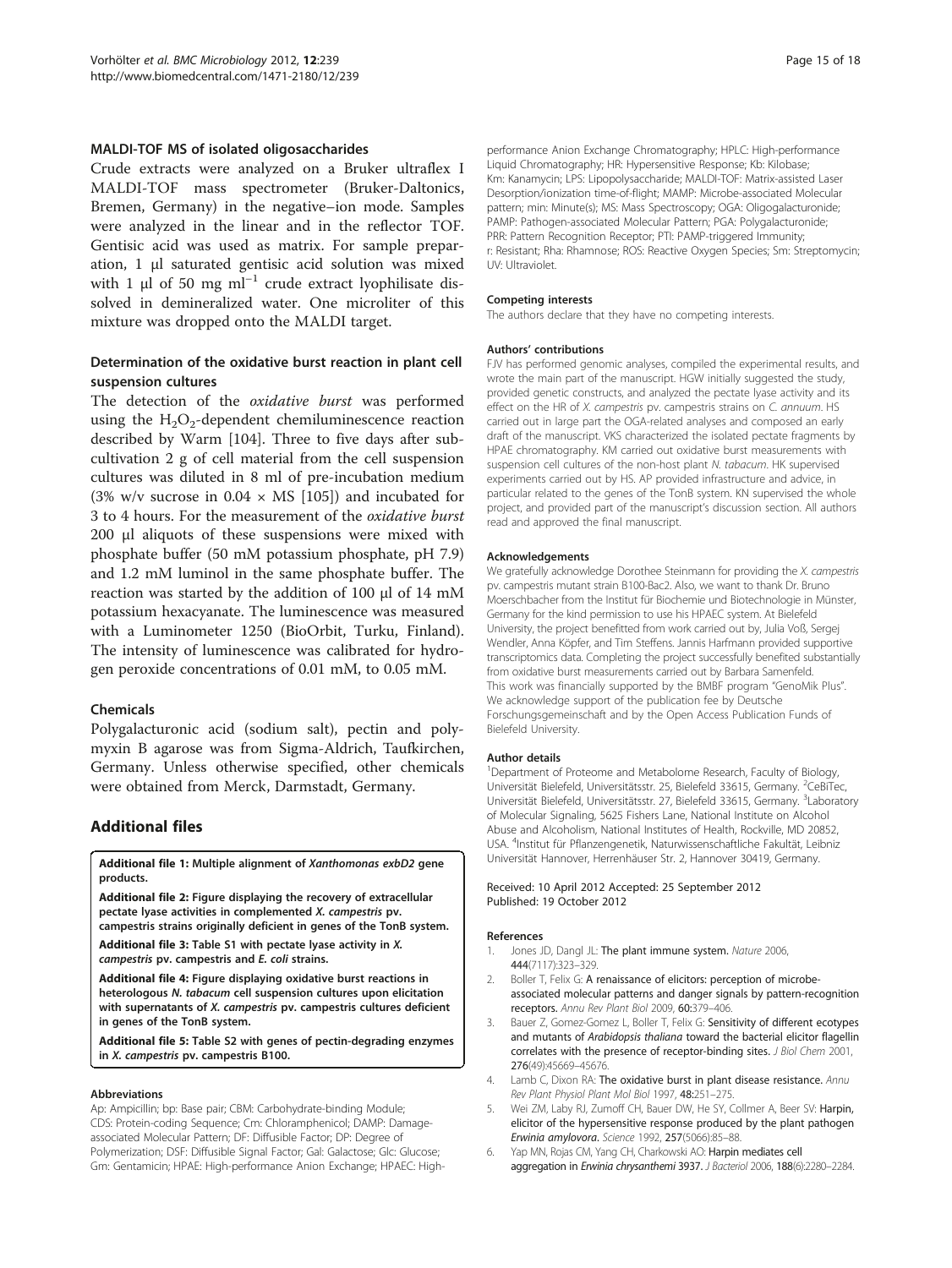- <span id="page-15-0"></span>7. Kim JG, Jeon E, Oh J, Moon JS, Hwang I: Mutational analysis of Xanthomonas harpin HpaG identifies a key functional region that elicits the hypersensitive response in nonhost plants. J Bacteriol 2004, 186(18):6239–6247.
- 8. Li P, Lu X, Shao M, Long J, Wang J: Genetic diversity of harpins from Xanthomonas oryzae and their activity to induce hypersensitive response and disease resistance in tobacco. Sci China C Life Sci 2004, 47(5):461–469.
- Alfano JR, Bauer DW, Milos TM, Collmer A: Analysis of the role of the Pseudomonas syringae pv. syringae HrpZ harpin in elicitation of the hypersensitive response in tobacco using functionally non-polar hrpZ deletion mutations, truncated HrpZ fragments, and hrmA mutations. Mol Microbiol 1996, 19(4):715–728.
- 10. Midland SL, Keen NT, Sims JJ, Midland MM, Stayton MM, Burton V, Smith MJ, Mazzola EP, Graham KJ, Clardy J: The structures of syringolide-1 and syringolide-2, novel C-glycosidic elicitors from Pseudomonas syringae pv tomato. J Org Chem 1993, 58(11):2940–2945.
- 11. Silipo A, Erbs G, Shinya T, Dow JM, Parrilli M, Lanzetta R, Shibuya N, Newman MA, Molinaro A: Glyco-conjugates as elicitors or suppressors of plant innate immunity. Glycobiology 2010, 20(4):406–419.
- 12. Lotze MT, Zeh HJ, Rubartelli A, Sparvero LJ, Amoscato AA, Washburn NR, Devera ME, Liang X, Tor M, Billiar T: The grateful dead: damage-associated molecular pattern molecules and reduction/oxidation regulate immunity. Immunol Rev 2007, 220:60–81.
- 13. Yamaguchi Y, Huffaker A: Endogenous peptide elicitors in higher plants. Curr Opin Plant Biol 2011, 14(4):351–357.
- 14. Chai HB, Doke N: Superoxide anion generation: a response of potato leaves to infection with Phytophtera infestans. Phytopathology 1987, 77:645–649.
- 15. Bergey DR, Orozco-Cardenas M, de Mouro DS, Ryan CA: A wound- and systemin-inducible polygalacturonase in tomato leaves. Proc Natl Acad Sci USA 1999, 96:1756–1760.
- 16. Sharp JK, McNeil M, Albersheim P: The primary structures of one elicitor-active and seven elicitor-inactive hexa(beta-D-glucopyranosyl)-D-glucitols isolated from the mycelial walls of Phytophthora megasperma f. sp. glycinea. J Biol Chem 1984, 259(18):11321–11336.
- 17. Hahn MG, Darvill AG, Albersheim P: Host-pathogen interactions: XIX. The endogenous elicitor, a fragment of the a plant cell wall polysaccharide that elicits phytoalexin accumulation in soybeans. Plant Physiol 1981, 68(5):1161–1169.
- 18. Monden T, Nakamura H, Murai A: The sugar composition and partial structure of the self-induced endogenous elicitor from potato. Biochem Biophys Res Commun 1995, 215(2):768–773.
- 19. Davis KR, Lyon GD, Darvill AG, Albersheim P: Host-pathogen interactions: XXV. Endopolygalacturonic acid lyase from Erwinia carotovora elicits phytoalexin accumulation by releasing plant cell wall fragments. Plant Physiol 1984, 74(1):52–60.
- 20. Nothnagel EA, McNeil M, Albersheim P, Dell A: Host-pathogen interactions: XXII. A galacturonic acid oligosaccharide from plant cell walls elicits phytoalexins. Plant Physiol 1983, 71(4):916–926.
- 21. Cabrera JC, Boland A, Messiaen J, Cambier P, Van Cutsem P: Egg box conformation of oligogalacturonides: the time-dependent stabilization of the elicitor-active conformation increases its biological activity. Glycobiology 2008, 18(6):473–482.
- 22. Kohorn BD, Johansen S, Shishido A, Todorova T, Martinez R, Defeo E, Obregon P: Pectin activation of MAP kinase and gene expression is WAK2 dependent. Plant J 2009, 60(6):974-982.
- 23. Brutus A, Sicilia F, Macone A, Cervone F, De Lorenzo G: A domain swap approach reveals a role of the plant wall-associated kinase 1 (WAK1) as a receptor of oligogalacturonides. Proc Natl Acad Sci USA 2010, 107(20):9452–9457.
- 24. Xanthomonas. London: Chapman & Hall; 1993.
- 25. Ryan RP, Vorhölter FJ, Potnis N, Jones JB, Van Sluys MA, Bogdanove AJ, Dow JM: Pathogenomics of Xanthomonas: understanding bacterium-plant interactions. Nat Rev Microbiol 2011, 9(5):344–355.
- 26. Meyer A, Pühler A, Niehaus K: The lipopolysaccharides of the phytopathogen Xanthomonas campestris pv. campestris induce an oxidative burst reaction in cell cultures of Nicotiana tabacum. Planta 2001, 213(2):214–222.
- 27. Newman MA, Daniels MJ, Dow JM: Lipopolysaccharide from Xanthomonas campestris induces defense-related gene expression in Brassica campestris. Mol Plant Microbe Interact 1995, 8(5):778–780.
- 28. Kaczynski Z, Braun S, Lindner B, Niehaus K, Holst O: Investigation of the chemical structure and biological activity of oligosaccharides isolated from rough-type Xanthomonas campestris pv. campestris B100 lipopolysaccharide. J Endotoxin Res 2007, 13(2):101–108.
- 29. Silipo A, Molinaro A, Sturiale L, Dow JM, Erbs G, Lanzetta R, Newman MA, Parrilli M: The elicitation of plant innate immunity by lipooligosaccharide of Xanthomonas campestris. J Biol Chem 2005, 280(39):33660–33668.
- 30. Erbs G, Silipo A, Aslam S, De Castro C, Liparoti V, Flagiello A, Pucci P, Lanzetta R, Parrilli M, Molinaro A, et al: Peptidoglycan and muropeptides from pathogens Agrobacterium and Xanthomonas elicit plant innate immunity: structure and activity. Chem Biol 2008, 15(5):438–448.
- 31. Newman MA, von Roepenack-Lahaye E, Parr A, Daniels MJ, Dow JM: Induction of hydroxycinnamoyl-tyramine conjugates in pepper by Xanthomonas campestris, a plant defense response activated by hrp gene-dependent and hrp gene-independent mechanisms. Mol Plant Microbe Interact 2001, 14(6):785–792.
- 32. Büttner D, Bonas U: Regulation and secretion of Xanthomonas virulence factors. FEMS Microbiol Rev 2010, 34(2):107–133.
- 33. Bogdanove AJ, Schornack S, Lahaye T: TAL effectors: finding plant genes for disease and defense. Curr Opin Plant Biol 2010, 13(4):394–401.
- 34. Cunnac S, Wilson A, Nuwer J, Kirik A, Baranage G, Mudgett MB: A conserved carboxylesterase is a suppressor of AvrBst-elicited resistence in Arabidopsis. Plant Cell 2007, 19(2):688–705.
- 35. Canonne J, Marino D, Jauneau A, Pouzet C, Briere C, Roby D, Rivas S: The Xanthomonas type III effector XopD targets the Arabidopsis transcription factor MYB30 to suppress plant defense. Plant Cell 2011, 23(9):3498–3511.
- 36. Szczesny R, Jordan M, Schramm C, Schulz S, Cogez V, Bonas U, Büttner D: Functional characterization of the Xcs and Xps type II secretion systems from the plant pathogenic bacterium Xanthomonas campestris pv vesicatoria. New Phytol 2010, 187(4):983–1002.
- 37. Nasuno S, Starr MP: Polygalacturonic acid trans-eliminase of Xanthomonas campestris. Biochem J 1967, 104(1):178–185.
- 38. Dow JM, Scofield G, Trafford K, Turner PC, Daniels MJ: A gene cluster in Xanthomonas campestris pv. campestris required for pathogenicity controls the excretion of polygalacturonate lyase and other enzymes. Physiol Mol Plant Pathol 1987, 31:261–271.
- 39. Dow JM, Milligan DE, Jamieson L, Barber CE, Daniels MJ: Molecular cloning of a polygalacturonate lyase gene from Xanthomonas campestris pv. campestris and role of the gene product in pathogenicity. Physiol Mol Plant P 1989, 35:113–120.
- 40. Xiao Z, Boyd J, Grosse S, Beauchemin M, Coupe E, Lau PC: Mining Xanthomonas and Streptomyces genomes for new pectinase-encoding sequences and their heterologous expression in Escherichia coli. Appl Microbiol Biotechnol 2008, 78(6):973–981.
- 41. Hsiao YM, Zheng MH, Hu RM, Yang TC, Tseng YH: Regulation of the pehA gene encoding the major polygalacturonase of Xanthomonas campestris by Clp and RpfF. Microbiology 2008, 154(Pt 3):705–713.
- 42. Bogdanove AJ, Koebnik R, Lu H, Furutani A, Angiuoli SV, Patil PB, Van Sluys MA, Ryan RP, Meyer DF, Han SW, et al: Two new complete genome sequences offer insight into host and tissue specificity of plant pathogenic Xanthomonas spp. J Bacteriol 2011, 193(19):5450–5464.
- 43. da Silva AC, Ferro JA, Reinach FC, Farah CS, Furlan LR, Quaggio RB, Monteiro-Vitorello CB, Van Sluys MA, Almeida NF, Alves LM, et al: Comparison of the genomes of two Xanthomonas pathogens with differing host specificities. Nature 2002, 417(6887):459–463.
- He YQ, Zhang L, Jiang BL, Zhang ZC, Xu RQ, Tang DJ, Qin J, Jiang W, Zhang X, Liao J, et al: Comparative and functional genomics reveals genetic diversity and determinants of host specificity among reference strains and a large collection of Chinese isolates of the phytopathogen Xanthomonas campestris pv. campestris. Genome Biol 2007, 8(10):R218.
- 45. Qian W, Jia Y, Ren SX, He YQ, Feng JX, Lu LF, Sun Q, Ying G, Tang DJ, Tang H, et al: Comparative and functional genomic analyses of the pathogenicity of phytopathogen Xanthomonas campestris pv. campestris. Genome Res 2005, 15(6):757–767.
- 46. Vorhölter FJ, Schneiker S, Goesmann A, Krause L, Bekel T, Kaiser O, Linke B, Patschkowski T, Rückert C, Schmid J, et al: The genome of Xanthomonas campestris pv. campestris B100 and its use for the reconstruction of metabolic pathways involved in xanthan biosynthesis. J Biotechnol 2008, 134(1–2):33–45.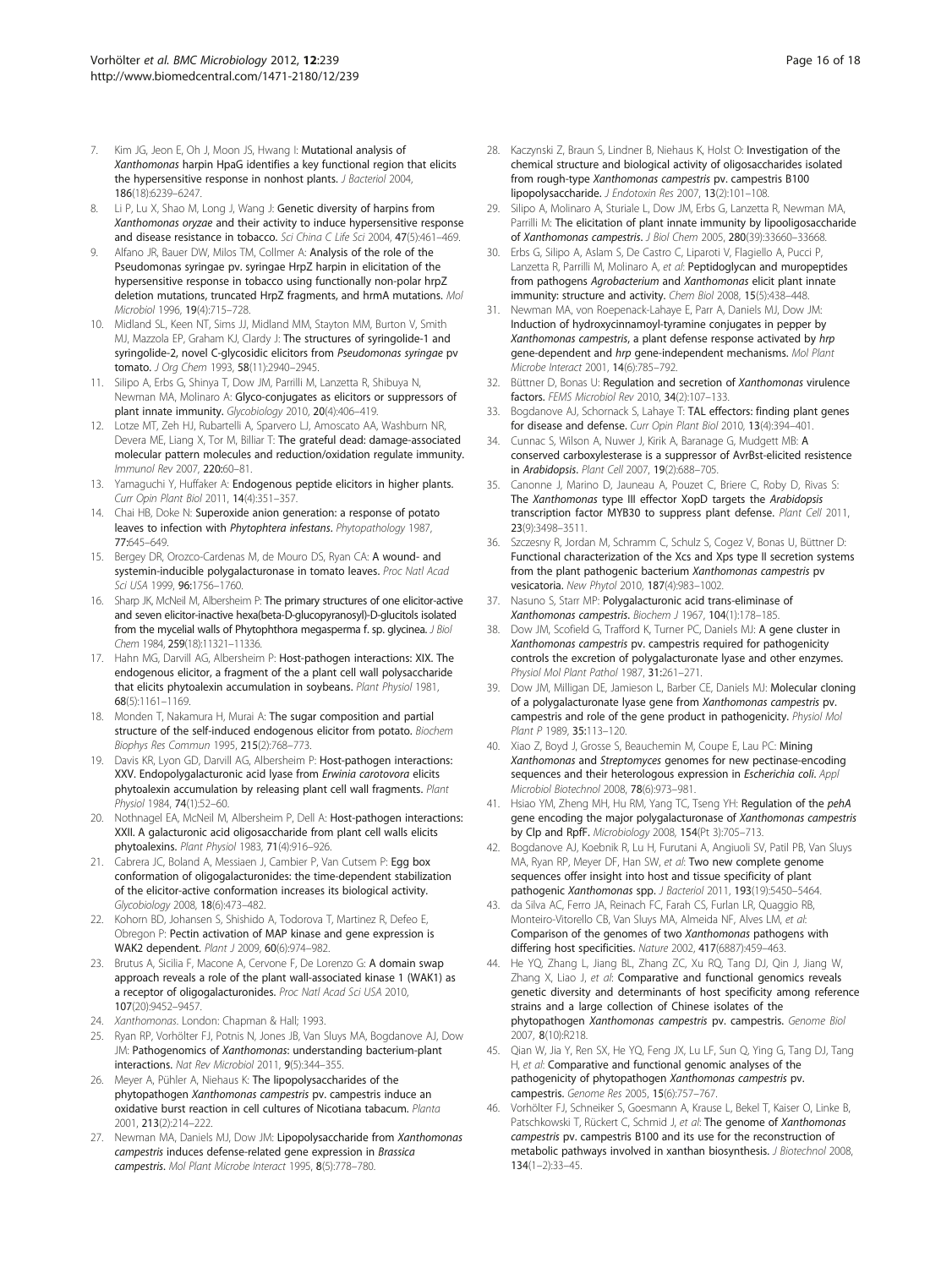- <span id="page-16-0"></span>47. Vorhölter FJ, Thias T, Meyer F, Bekel T, Kaiser O, Pühler A, Niehaus K: Comparison of two Xanthomonas campestris pathovar campestris genomes revealed differences in their gene composition. J Biotechnol 2003, 106(2–3):193–202.
- 48. Roper MC, Greve LC, Warren JG, Labavitch JM, Kirkpatrick BC: Xylella fastidiosa requires polygalacturonase for colonization and pathogenicity in Vitis vinifera grapevines. Mol Plant Microbe Interact 2007, 20(4):411-419.
- 49. He YW, Ng AY, Xu M, Lin K, Wang LH, Dong YH, Zhang LH: Xanthomonas campestris cell-cell communication involves a putative nucleotide receptor protein Clp and a hierarchical signalling network. Mol Microbiol 2007, 64(2):281–292.
- 50. Tao J, He C: Response regulator, VemR, positively regulates the virulence and adaptation of Xanthomonas campestris pv. campestris. FEMS Microbiol Lett 2010, 304(1):20–28.
- 51. Huang DL, Tang DJ, Liao Q, Li XQ, He YQ, Feng JX, Jiang BL, Lu GT, Tang JL: The Zur of Xanthomonas campestris is involved in hypersensitive response and positively regulates the expression of the hrp cluster via hrpX but not hrpG. Mol Plant Microbe Interact 2009, 22(3):321–329.
- 52. Jittawuttipoka T, Sallabhan R, Vattanaviboon P, Fuangthong M, Mongkolsuk S: Mutations of ferric uptake regulator (fur) impair iron homeostasis, growth, oxidative stress survival, and virulence of Xanthomonas campestris pv. campestris. Arch Microbiol 2010, 192(5):331–339.
- 53. Ryan RP, Dow JM: Communication with a growing family: diffusible signal factor (DSF) signaling in bacteria. Trends Microbiol 2011, 19(3):145–152.
- 54. He YW, Wu J, Zhou L, Yang F, He YQ, Jiang BL, Bai L, Xu Y, Deng Z, Tang JL, et al: Xanthomonas campestris diffusible factor is 3-hydroxybenzoic acid and is associated with xanthomonadin biosynthesis, cell viability, antioxidant activity, and systemic invasion. Mol Plant Microbe Interact 2011, 24(8):948–957.
- 55. Qian W, Han ZJ, He C: Two-component signal transduction systems of Xanthomonas spp.: a lesson from genomics. Mol Plant Microbe Interact 2008, 21(2):151–161.
- 56. Qian W, Han ZJ, Tao J, He C: Genome-scale mutagenesis and phenotypic characterization of two-component signal transduction systems in Xanthomonas campestris pv. campestris ATCC 33913. Mol Plant Microbe Interact 2008, 21(8):1128–1138.
- 57. Zhang SS, He YQ, Xu LM, Chen BW, Jiang BL, Liao J, Cao JR, Liu D, Huang YQ, Liang XX, et al: A putative  $colR_{XC1049}$ -colS<sub>XC1050</sub> twocomponent signal transduction system in Xanthomonas campestris positively regulates hrpC and hrpE operons and is involved in virulence, the hypersensitive response and tolerance to various stresses. Res Microbiol 2008, 159(7–8):569–578.
- 58. He YW, Boon C, Zhou L, Zhang LH: Co-regulation of Xanthomonas campestris virulence by quorum sensing and a novel two-component regulatory system RavS/RavR. Mol Microbiol 2009, 71(6):1464–1476.
- 59. Postle K: TonB system, in vivo assays and characterization. Methods Enzymol 2007, 422:245–269.
- 60. Noinaj N, Guillier M, Barnard TJ, Buchanan SK: TonB-dependent transporters: regulation, structure, and function. Annu Rev Microbiol 2010, 64:43–60.
- 61. Braun V, Endriss F: Energy-coupled outer membrane transport proteins and regulatory proteins. Biometals 2007, 20(3–4):219–231.
- 62. Blanvillain S, Meyer D, Boulanger A, Lautier M, Guynet C, Denance N, Vasse J, Lauber E, Arlat M: Plant carbohydrate scavenging through TonBdependent receptors: a feature shared by phytopathogenic and aquatic bacteria. PLoS One 2007, 2(2):e224.
- 63. Boulanger A, Dejean G, Lautier M, Glories M, Zischek C, Arlat M, Lauber E: Identification and regulation of the N-acetylglucosamine utilization pathway of the plant pathogenic bacterium Xanthomonas campestris pv. campestris. J Bacteriol 2010, 192(6):1487–1497.
- 64. Wiggerich HG, Klauke B, Köplin R, Priefer UB, Puhler A: Unusual structure of the tonB-exb DNA region of Xanthomonas campestris pv. campestris: tonB, exbB, and exbD1 are essential for ferric iron uptake, but exbD2 is not. J Bacteriol 1997, 179(22):7103–7110.
- 65. Hung CH, Yang CF, Yang CY, Tseng YH: Involvement of tonB-exbBD1D2 operon in infection of Xanthomonas campestris phage phi L7. Biochem Biophys Res Commun 2003, 302(4):878–884.
- 66. Wiggerich HG, Pühler A: The exbD2 gene as well as the iron-uptake genes tonB, exbB and exbD1 of Xanthomonas campestris pv. campestris are essential for the induction of a hypersensitive response on pepper (Capsicum annuum). Microbiology 2000, 146(Pt 5):1053–1060.
- 67. Alvarez B, Alvarez J, Menendez A, Guijarro JA: A mutant in one of two exbD loci of a TonB system in Flavobacterium psychrophilum shows attenuated virulence and confers protection against cold water disease. Microbiology 2008, 154(Pt 4):1144–1151.
- 68. Shirley M, Lamont IL: Role of TonB1 in pyoverdine-mediated signaling in Pseudomonas aeruginosa. J Bacteriol 2009, 191(18):5634–5640.
- 69. Gross A, Kapp D, Nielsen T, Niehaus K: Endocytosis of Xanthomonas campestris pathovar campestris lipopolysaccharides in non-host plant cells of Nicotiana tabacum. New Phytol 2005, 165(1):215–226.
- 70. Baier R, Schiene K, Kohring B, Flaschel E, Niehaus K: Alfalfa and tobacco cells react differently to chitin oligosaccharides and Sinorhizobium meliloti nodulation factors. Planta 1999, 210(1):157–164.
- 71. Felix G, Duran JD, Volko S, Boller T: Plants have a sensitive perception system for the most conserved domain of bacterial flagellin. Plant J 1999, 18(3):265–276.
- 72. Gomez-Gomez L, Boller T: Flagellin perception: a paradigm for innate immunity. Trends Plant Sci 2002, 7(6):251–256.
- 73. Nürnberger T, Wirtz W, Nennstiel D, Hahlbrock K, Jabs T, Zimmermann S, Scheel D: Signal perception and intracellular signal transduction in plant pathogen defense. J Recept Signal Transduct Res 1997, 17(1–3):127–136.
- 74. Rouet-Mayer M-A, Mathieu Y, Cazale A-C, Guern J, Lauriere C: Extracellular alkalinization and oxidative burst induced by fungal lyase in tobacco cells are not due to the perception of oligogalacturonide fragments. Plant Physiol Biochem 1997, 35(4):321–330.
- 75. Hardy MR, Townsend RR: Separation of positional isomers of oligosaccharides and glycopeptides by high-performance anionexchange chromatography with pulsed amperometric detection. Proc Natl Acad Sci USA 1988, 85(10):3289–3293.
- 76. Moerschbacher BM, Mierau M, Graessner B, Noll U, Mort AJ: Small oligomers of galacturonic acid are endogenous suppressors of disease resistance reactions in wheat leaves. J Exp Bot 1999, 50(334):605-612.
- 77. Svalheim O, Robertsen B: Elicitation of  $H_2O_2$  production in cucumber hypocotyl segments by oligo-1,4-alpha-D-galacturonides and an oligobeta-glucan preparation from cell walls of Phythophthora megasperma F Sp glycinea. Physiol Plantarum 1993, 88(4):675–681.
- 78. Ryan CA: Oligosaccharides as recognition signals for the expression of defensive genes in plants. Biochemistry 1988, 27(25):8879–8883.
- 79. Norman C, Vidal S, Palva ET: Oligogalacturonide-mediated induction of a gene involved in jasmonic acid synthesis in response to the cell-walldegrading enzymes of the plant pathogen Erwinia carotovora. Mol Plant Microbe Interact 1999, 12(7):640–644.
- 80. Stamp N: Out of the quagmire of plant defense hypotheses. Q Rev Biol 2003, 78(1):23–55.
- 81. Büttner D, Bonas U: Common infection strategies of plant and animal pathogenic bacteria. Curr Opin Plant Biol 2003, 6(4):312-319.
- 82. Kunze G, Zipfel C, Robatzek S, Niehaus K, Boller T, Felix G: The N terminus of bacterial elongation factor Tu elicits innate immunity in Arabidopsis plants. Plant Cell 2004, 16(12):3496–3507.
- 83. Aslam SN, Erbs G, Morrissey KL, Newman MA, Chinchilla D, Boller T, Molinaro A, Jackson RW, Cooper RM: Microbe-associated molecular pattern (MAMP) signatures, synergy, size and charge: influences on perception or mobility and host defence responses. Mol Plant Pathol 2009, 10(3):375–387.
- 84. Koebnik R: TonB-dependent trans-envelope signalling: the exception or the rule? Trends Microbiol 2005, 13(8):343–347.
- 85. Bordes P, Lavatine L, Phok K, Barriot R, Boulanger A, Castanie-Cornet MP, Dejean G, Lauber E, Becker A, Arlat M, et al: Insights into the extracytoplasmic stress response of Xanthomonas campestris pv. campestris: role and regulation of σE-dependent activity. J Bacteriol 2011, 193(1):246–264.
- 86. Brown IE, Mallen MH, Charnock SJ, Davies GJ, Black GW: Pectate lyase 10A from Pseudomonas cellulosa is a modular enzyme containing a family 2a carbohydrate-binding module. Biochem J 2001, 355(Pt 1):155–165.
- 87. Guillén D, Sánchez S, Rodríguez-Sanoja R: Carbohydrate-binding domains: multiplicity of biological roles. Appl Microbiol Biotechnol 2010, 85(5):1241–1249.
- 88. Vorhölter FJ, Niehaus K, Pühler A: Lipopolysaccharide biosynthesis in Xanthomonas campestris pv. campestris: a cluster of 15 genes is involved in the biosynthesis of the LPS O-antigen and the LPS core. Mol Genet Genomics 2001, 266(1):79–95.